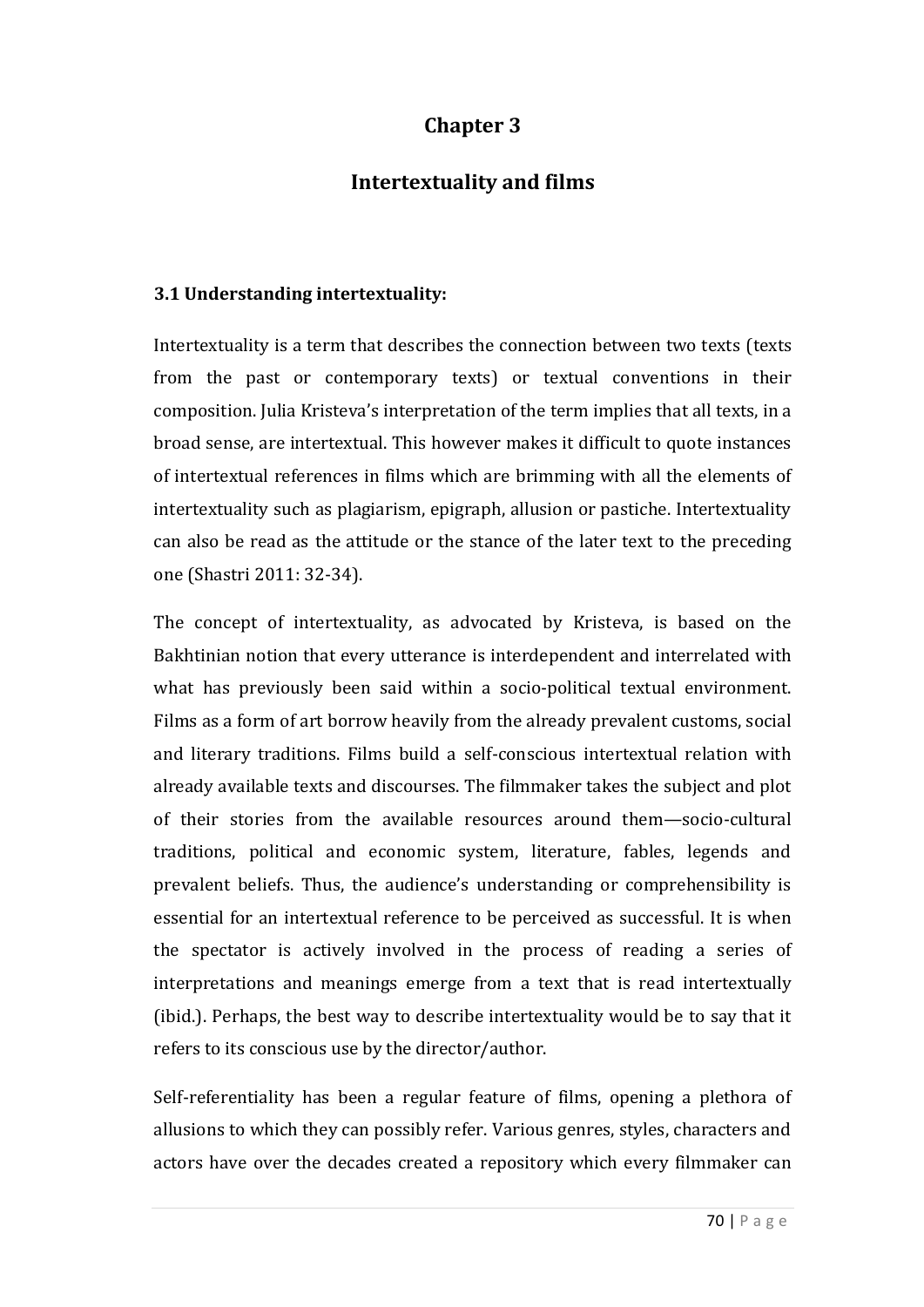make use of. It is at the prerogative of the filmmaker to decide the reasons for the use of such self referentiality in films. For some it may be to build a bond and strengthen the narrative while for others it may be emancipatory or distancing strategies (Withlam 2003).

Hinting at the intertextual nature of films, film theorist Christian Metz had suggested that films are a textual system that is complete within itself and the author, if at all present, is only a part of the system (Awung 2002). Films have indeed borrowed from literature, social practices, traditions and customs, *apriori* film and media texts. Films thus exist in a system where its content is consciously or involuntarily borrowed from other texts, including films. Literary texts have always been a great source of cinematic content. Literary adaptation of films is a long established tradition in cinema. In fact by 1910s adaptation of established literary texts had become a marketing maneuver by which producers and exhibitors could legitimize cinema-going as an artistic endeavour. While some film texts liked to maintain a hundred percent fidelity to the original literary text some liked to play with the original story to create a new narrative (Singh 2007: 28-54). Jane Austin's novels have inspired many movies in cinemas across countries. When American filmmaker Orson Welles made *Othello* into a film in 1952, it was almost an exact replication of Shakespeare's classic play. But the same play was used to create a new and contemporary storyline by Indian film director Vishal Bharadwaj, reinterpreting the original text in the light of Indian sensibility and ethos. His *Omkara* (2006) adapts the classic English play to the twenty-first century Indian setting.

Contemporary theorists believe that texts lack any independent meaning and must be read in relation to other texts. To quote Graham Allen, "Reading … becomes a process of moving between texts. Meaning becomes something which exists between a text and all other texts to which it refers and relates, moving out from the independent text into a network of textual relations. The text becomes the intertext" (2000: 2-3).

The roots of intertextuality can be traces back to the work of  $20<sup>th</sup>$  century French linguist Ferdinand de Saussure (Southwell 2012). Saussure said that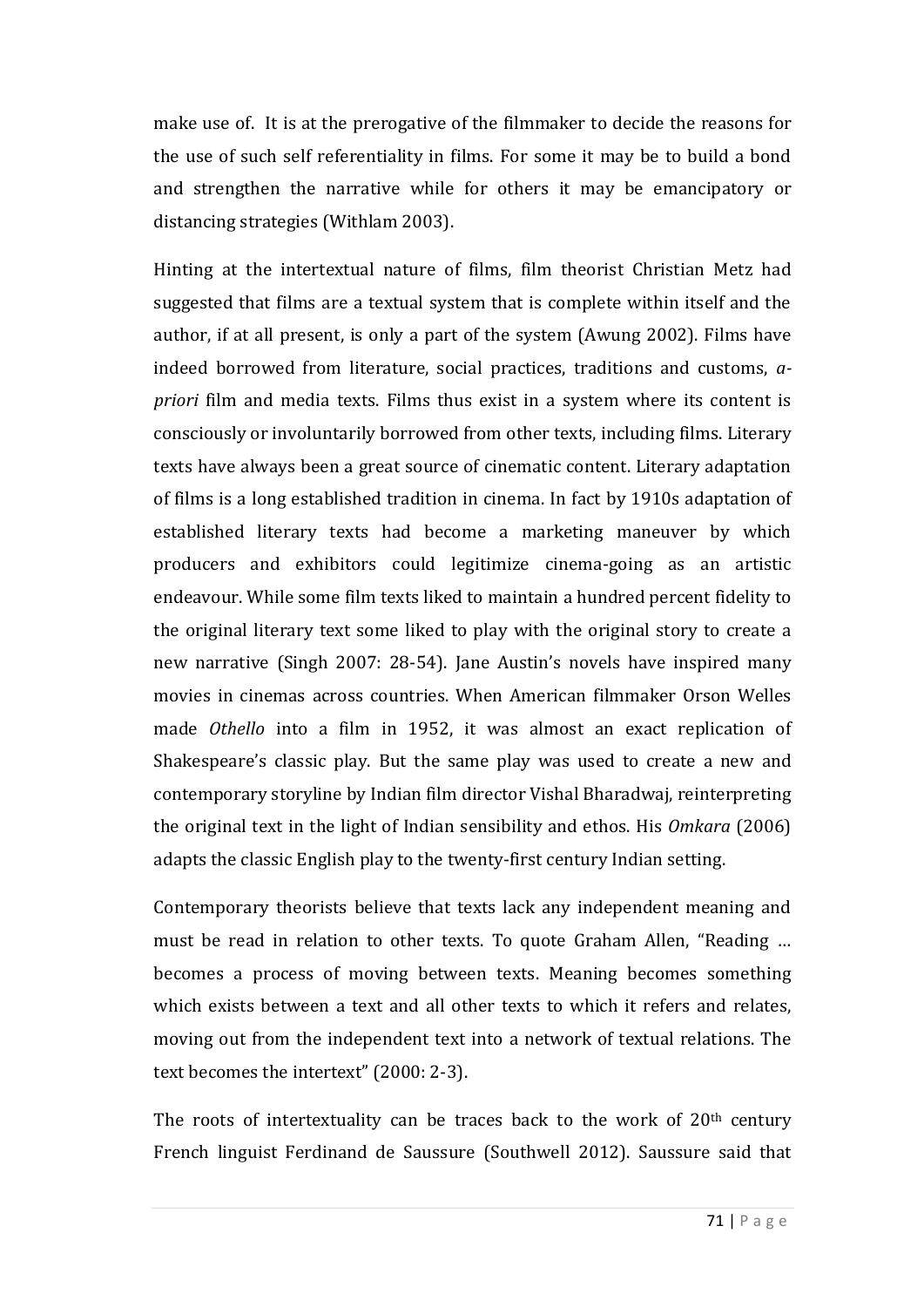linguistic signs are arbitrary and exist within a system and produce meaning through their similarity to and difference from other signs (Saussure 1998: 833). The creation of an author thus cannot be perceived to allude to one theological connotation but exist in a system of varied meanings (Simandan 2010: 19). According to Roland Barthes, when an author uses a particular word, it does not express a single meaning but leads to a network of possible discourses that seem to emanate from a number of possible perspectives giving rise to intertextuality, far beyond the authorial intention.

Roland Barthes<sup>7</sup> said that the text is 'a passage, traversal' (Barthes 1989: 59) of meanings. The theory of text thus also alludes to a theory of intertextuality as the text is not simply engraved with meanings but also is product of many intertwining discourses. The text is also shaped from the already existent meanings. However, Barthes cautioned against the assumption that intertextuality same as the origin of the text. The origins of the text are the sources and influences of the work and the references that are there in a text are unsigned, unspecified, faint and but already read. Barthes calls the author a scriptor who does not release a single theological meaning but arranges and compiles from that is already there, read and spoken. The site of the creation is a complex space where many other writings and creations intermingle. (Allen 2000: 71). Barthes's *Death of the Author* and *From Work to Text* propound his position on intertextuality. He also believed that meaning is not the product of the author but generates 'from the language viewed intertextually'. It is the active and creative readers, the 'writers of the text' who relates the text to another and provides the base for the theory of intertextuality (Simandan 2011).

The term intertextuality came up during the 1960s as there was a shift from structuralism to poststructuralism. It was Julia Kristeva who is understood to use the term intertextuality for the first time. Kristeva developed her theory of

 $\overline{a}$ 

<sup>7</sup> *The Death of the Author* by Roland Barthes is a landmark essay that opposes the trends of connecting a text solely with the author. Language as well the experiences of the reader exerts considerable influencing in reading and extracting meaning from a text. In *From Work to Text*, Barthes said that a piece of work is a concrete substance that may be found in a few pages whereas a text is the arrangement of meaning from a work.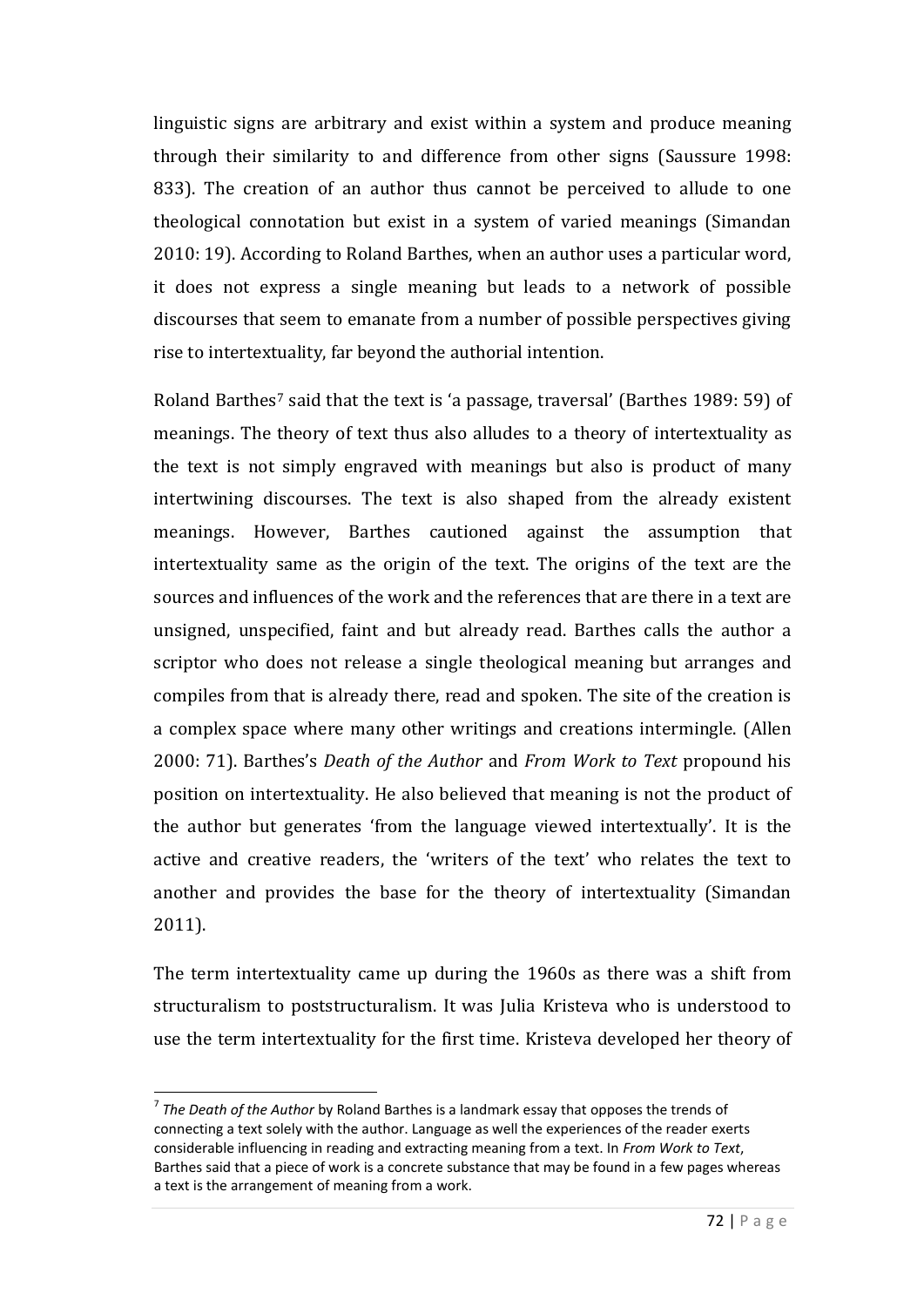intertextuality with inspiration from Bakhtin who said that no utterance is independent and their meaning and logic are dependent upon what has already been said and how it is received by others. All utterances, according to him, are responses to earlier utterances and are addressed to specific addressees. Based on Bakhtin's idea of dialogism Kristeva develops her theory of intertextuality. She questioned the idea of stable signification and said that the texts that authors construct do not come of their own minds but are a product of the previously existent texts. Kristeva's seminal work *The Bounded Text* has been the source of reference for all intertextual studies.

### **3.2 Film: text and intertext**

In *Film Theory: An Introduction*, Robert Stam points out to the traces of textual analysis to biblical studies. But it has been theorists like Levi-Strauss, Derrida and Roland Barthes who have taken textual analysis to the level of an academic discourse.

Films are texts that tell stories, have characters and contain messages (Voller and Widdows 1993). The concept of the film text emerged as a corollary to the literary interpretations of the idea of a text. The idea of film text brought it the respect that was so far applicable only to literature. Stam also points out that textual analysis of films would lead to auteurism as auteurs or authors write text. The film text, according to him, is not just a 'random slice of life' but a structured discourse (2000: 186).

Textual analysis in films has been influenced by structuralism, narratology, psychoanalysis, Prague School aesthetics and literary deconstruction. Thus, Metz, Barthes, Lacan, Propp became the base for film analysis. Stam cites the examples of some early attempt at textual analysis of film: Marie-Claire Ropars Wuilleumier's analysis of *India Song* and *October*, Julia Lesage's study of Renoir' *Rules of Games* using Brathes 'five codes' (Stam et al. 1992: 55).

The study of text declined in the 1980 poststructuralist influences giving rise to the concept of intertext. Building on Kristeva's theory of intertextuality films began to be read as related to other texts and cinema had a gamut of artistic traditions to relate to. In its frame is engraved human history, civilization,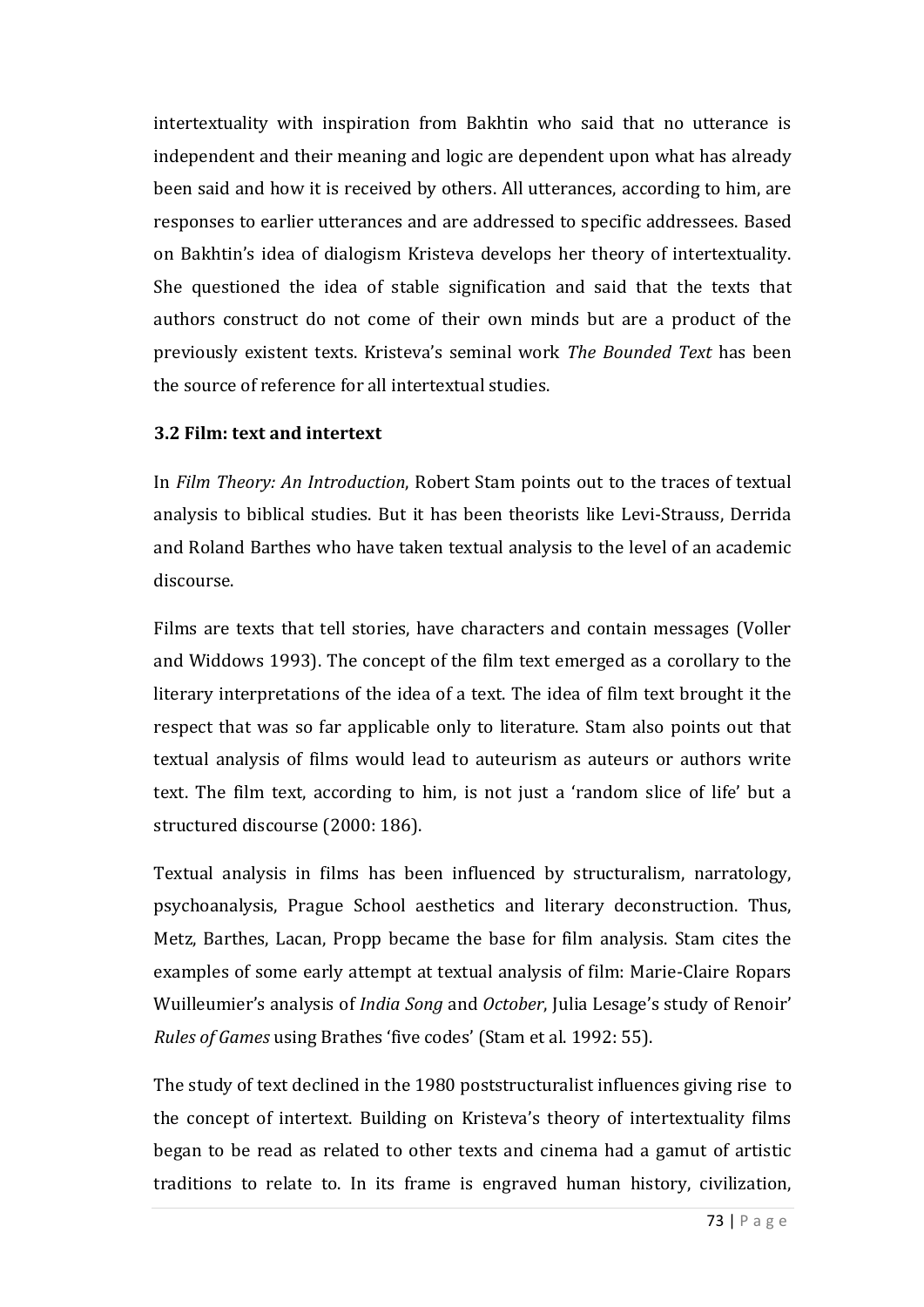philosophy, thoughts and beliefs. A film like *Rajneeti* (2010) not only depicts the political scenario of contemporary India but goes back centuries to render a modern rendering of the *Mahabharata*. Farah Khan's directorial venture *Om Shanti Om* (2007) borrows, refers, alludes and pays tribute to the rich cinematic history of the Mumbai (Bombay) film industry. Another Bolywood film directed by Anurag Basu was *Barfi* (2012) that made various covert allusions to many national and international legends in film making. The two notable figures of film history in the film were Raj Kapoor and Charlie Chaplin. Likewise literary adaptation of fictional characters also gives rise to intertextual reading in cinema. Byomkesh Bakshi, a fictional character developed by Bengali writer Sharadindu Bandyopadhyay has been represented in cinema as well television. The recent installment in the film adaptation of this fictional character had been by filmmaker Dibakar Banerjee in his 2015 film *Detective Byomkesh Baksy!* It is not just influence or source but intertextuality in films is a mixture of all genres, discourses and art. It is not only the subject matter that it takes into consideration but also its own form. Intertextuality frees films from the boundaries of genre and allows filmmakers to play with form and content. There is a to and fro movement to pre-existing texts and discourses. Feminism as a concept and ideology has been woven into the film narrative by directors like Deepa Mehta, Aparna Sen, Kalpana Lajmi, Manju Borah. Films like *Working Girls* (1986), *Water* (2006) are replete with feminist interventions. The tale of the impoverished blended with the tales of the women in *Rudaali* (a social) and it can be read as an example of a social hybrid directed by Kalpana Lajmi with strong feminist motifs.

Instead of being limited to one medium, intertextuality allows films to bond and blend with other arts and media. Intertextuality relates a singular text to other systems of representation. The Hollywood sci-fi films with a blend of horror or action, creating an assemblage of moving images, are perhaps the best example of genre blend in cinema. The *Resident Evil* series mixes the myth of the undead with science fiction.

María Jesús Martínez Al faro writes, "There are always other words in a word, other texts in a text. The concept of intertextuality requires, therefore, that we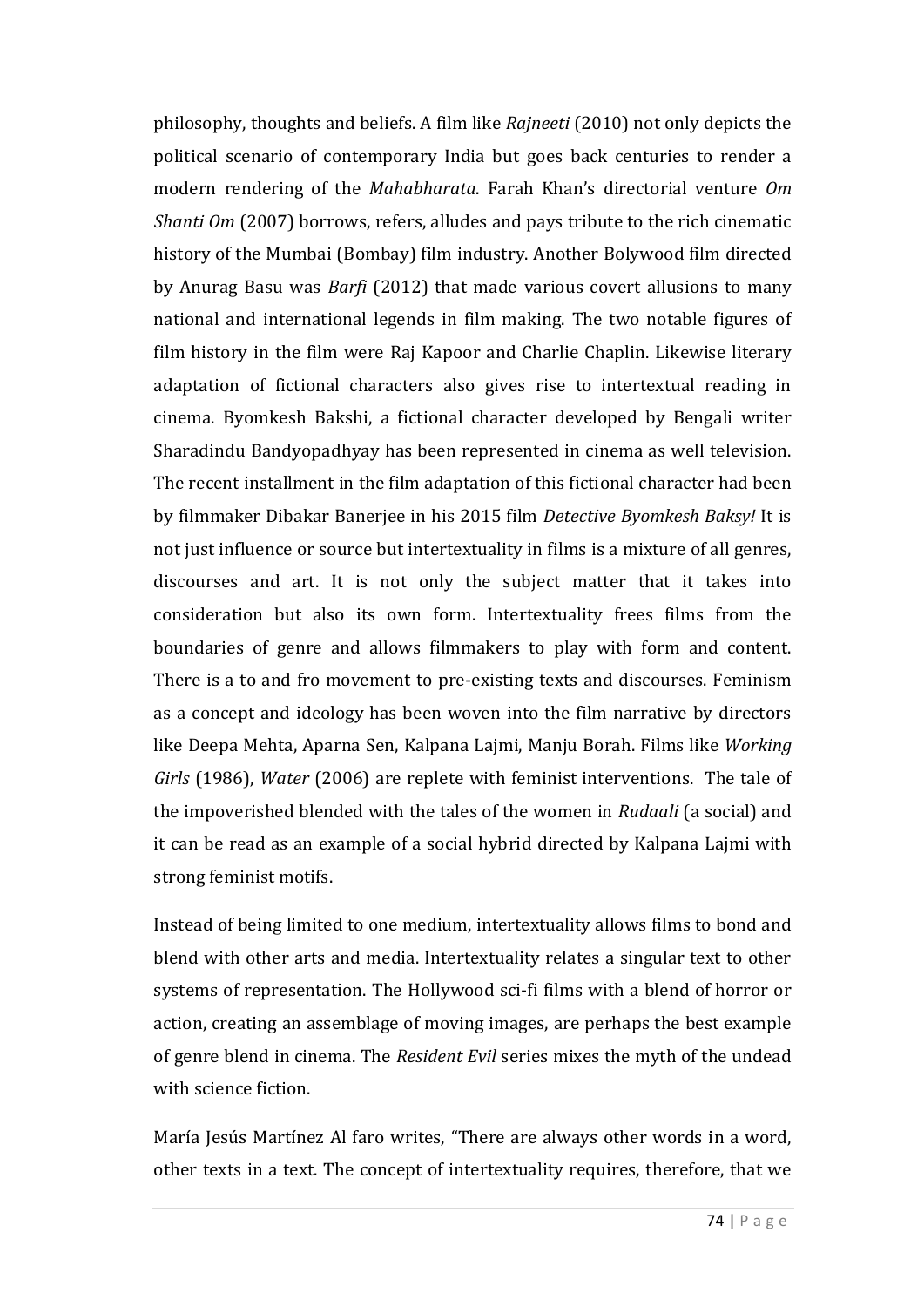understand texts not as self-contained systems but as differential and historical, as traces and tracings of otherness, since they are shaped by the repetition and transformation of other textual structures" (1996: 268). In studying films as well we are to remember the long cultural and literary histories that have fed the narrative of the films. In studying the contemporary we must remember the lineage that film history has left for the posterity.

Intertextual references in cinema also include the presence of one film's style in the other, the style of one director, ways of filmmaking in another. Hitchcock's famous shower scene from *Psycho* has been used and reproduced (acknowledged or not) in films across genres and languages (Stam 2000: 207). *Psycho* has been remembered in the business of film making in many ways, whether by remaking, parodying or paying homage. It has resonated through the many films that have been made after Hitchcock. These remakes or allusions to Hitchcock's classics indicate an interest of the viewers in the original work and their readiness to reread them as well. As Constantine Verevis has written, "if Hitchcock's work holds for its viewers some ongoing fascination, then it is perhaps because these viewers remake the work in its every reviewing, and this re-viewing may be no more or less than the genre labeled 'remake' " (2006: 76). Verevis's comment point towards the intertextual reading of a text that the film viewers indulge in.

According to Gerard Genette intertextuality is the operative presence of two texts in the form of quotation, plagiarism and allusion. Another literary theorist Harold Bloom talks about an artist's relation to predecessors. He says that literary art develops out of an interpersonal and generational struggle with strong Oedipal overtones. This view has been critiqued by feminists as it leaves no place for intertextual readings of a women writer's work in relation to her literary mother (Stam 2000: 211).

Films in the postmodern era are fundamentally intertextual. There is a conscious mix of genre, artistic style, elements and others in the film text that roam in the vast realm of texts already written or produced. Films can make subtle, explicit, unconscious or thoughtful use of intertextuality. Stereotyped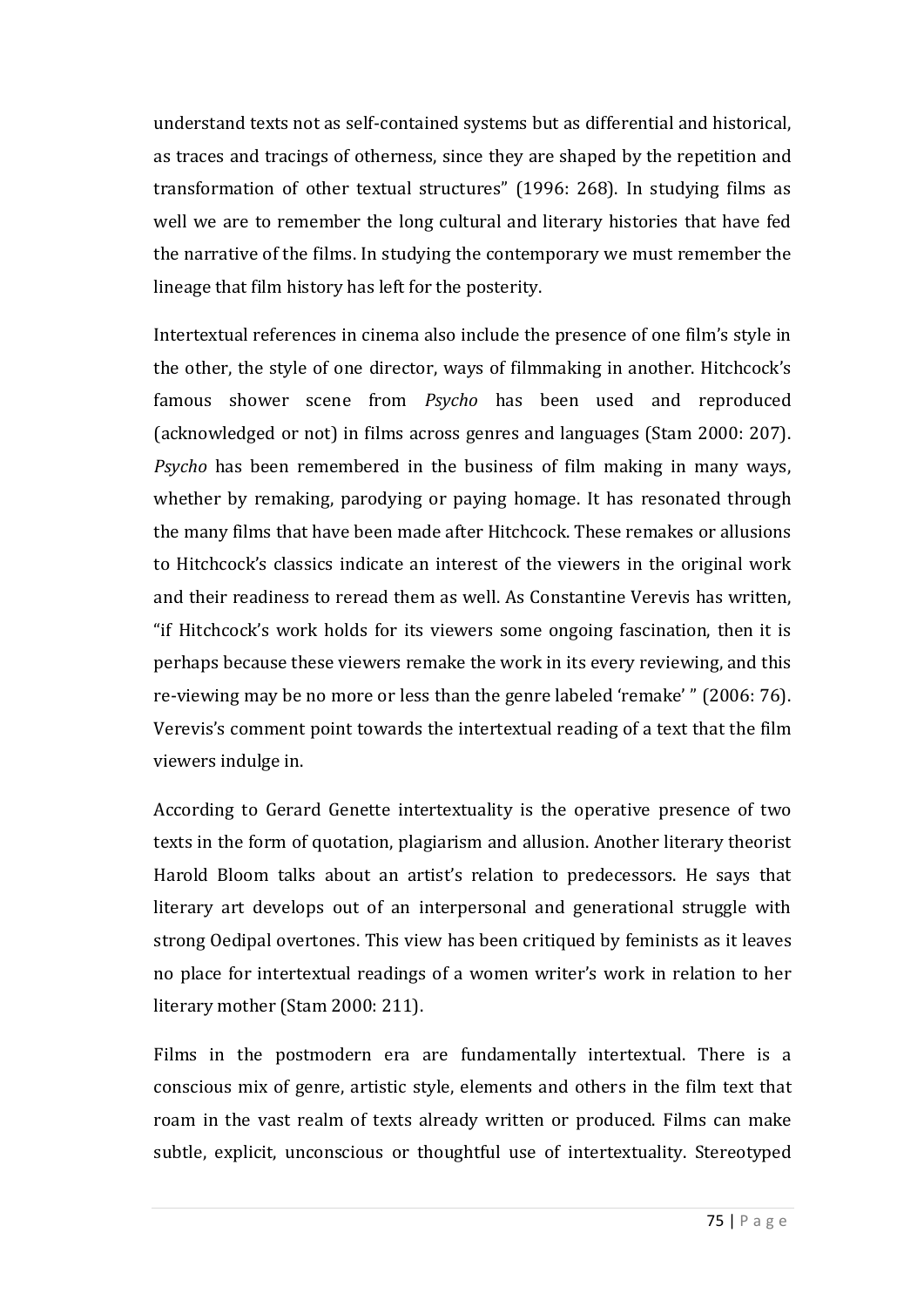frames, images or iconographical images also constitute the intertextual dimension in the analyses of a film. Literary texts also become the foundation and inspiration for film stories, screenplays and characters as well. Films also refer to other films and filmmakers often adapt or are inspired by the works of their fellow filmmakers or predecessors (Allen 2000: 174-177).

Intertextual relation between cinema and literature has been ever existent. There have been innumerable allusions to the characters of Shakespeare's plays or Swift's *Gulliver's Travel* in films around the world. In the Indian film industry there are unmistakable traces of the epics, Ramayana and Mahabharata along with local myths and folklores. Film theorist Christian Metz holds that all films are mixed sites deploying both cinematic and non-cinematic codes. To him, films are not product of or dependent on vague romantic forces like inspiration and genius. Films are an adaptation of the various socially available discourses (Stam 2000: 188).

Intertextuality as a theory has been used in the interpretation of many nonliterary arts, including cinema. According to Keith A Reader, intertextuality can be used in cinema to study aspects like the Hollywood star system. The star system, according to him relies on an alliance of similarities and difference between films and also on the likeness between the on screen and off screen traits. The 2011 Oscar winning animated feature film, *Rango* is replete with memories from early Westerns including Sergio Leone's *Dollars* trilogy.

Similarities can be drawn between the film director and the literary writer. A director's works can be read in connection to another even through different genres. Keith A Reader writes that Howard Hawks's *El Dorado* is a lively example of intertextuality as the work is based and a follow up on the Hawk's earlier film, *Rio Bravo*. Reader also writes about Jean Renoir's adaptation of *Dr Jekyll and Mr Hyde* that it was originally conceived as a televised drama. Renoir titled his adaption as *Le Testament du Docteur Cordelier* and is a classic example of intertextuality where the same text has been adapted into two forms of media and with numerous references to other films in the filmic text. Reader compares his own reading experience of the Stevenson's novella *Dr Jekyll and Mr Hyde* and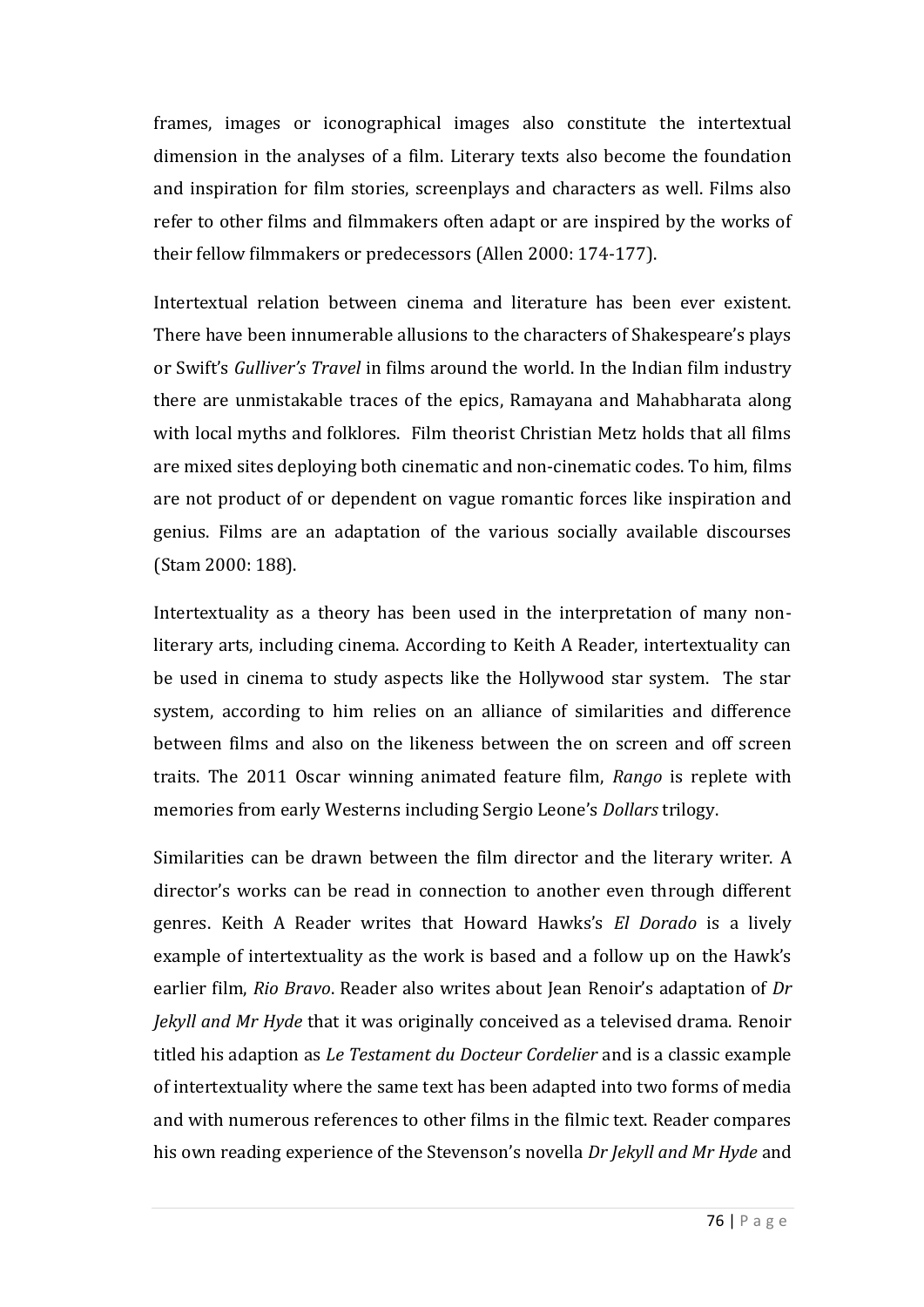subsequent watching of the Renoir film. He watched the film later and again read the text which invoked certain personal emotions in him—an experience which was intertextual. Reader gives credit to Renoir for invoking intertextual reading in him as the spectator but does not give him the status of a God like author. (Reader 1991: 176-188).

Umberto Eco in his paper *Casablanca: Cult Movies and Intertextual Collage* opines that *Casablanca*, which has now gained a cult status, is a great example of "cinematic discourse, a palimpsest for the future students of twentieth-century religiosity, a paramount laboratory for semiotic research in textual strategies" (1985: 3). Eco says that in order to be a cult a work must be able to be rearranged so that the parts can be remembered regardless of the whole. This can be done very easily and manually in a book but in the case of a film it is already a combination of parts that is fragmented and unsteady. To be a cult film, a film should not have one central idea but many; it should be a composition of philosophy. Eco further mentions that a cult film must be disjoined from the point of view of production; it must display certain textual connections beyond the consciousness of the producer and thus become a living example of intertextuality. The viewer must suspect that it is not the work of a true author and must believe that works are created by works, texts are created by texts, and all together they speak to and with one another independently of the intentions of their authors. A cult film is the proof that cinema comes from cinema (ibid. 4).

The Indian film *Sholay* (1975) perhaps best reflects Eco's observations. Set in a rural background the film evokes memories of the early Westerns, with background scores being an easy reminder. Though the film evaded initial popularity, later it built a lineage of followers, elevating it to a cult status. Many later films have been inspired by *Sholay* and many have made multifarious references to it within its narrative.

Eco studies *Casablanca* from two frames—the common and the intertextual. By common frame he meant "data-structures for representing stereotyped situations like a sequence of actions which are more or less coded by our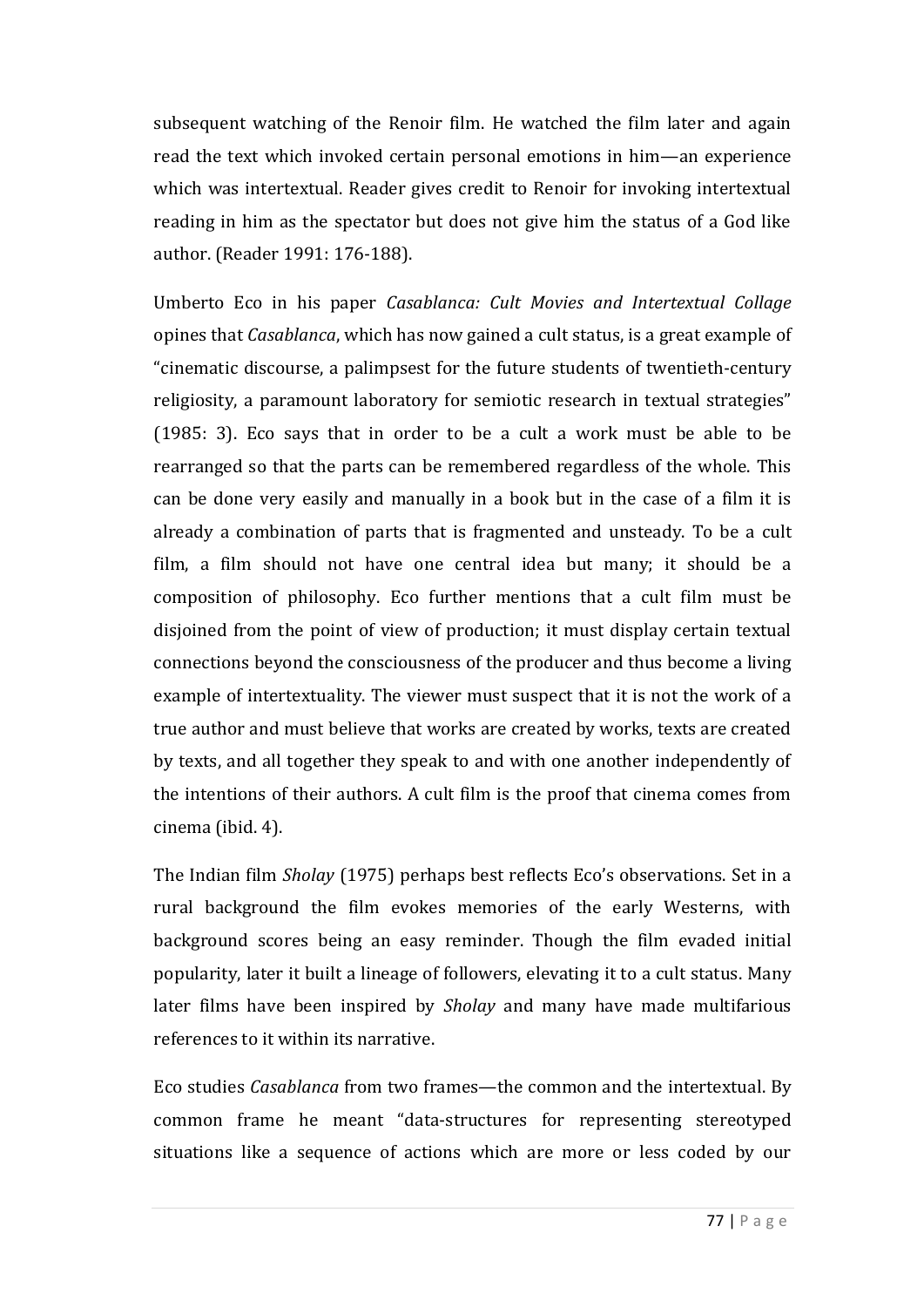normal competence. And by intertextual frames he meant stereotyped situations coming from the previous textual tradition and recorded in encyclopedia"(ibid. 5). Eco says that in a film we could distinguish between stereotyped intertextual frames and stereotyped iconographic image. Eco gives the example of a drunkard redeemed by love for the former and the references to Nazi malevolence for the latter. Even though the iconographical images present in a film do not refer to an action directly but suggest a possible development, according to Eco, it can be read as an intertextual reference (ibid. 5).

Adaption of literary texts is one of the most popular forms of film making that gives rise to intertextual reading of films. Writing about adaptation of literary texts into film, Mireia Aragay raises the issue of fidelity to the original text. According to her, fidelity is a critical point for evaluation of a film text. This has been replaced with the idea of "successful adaptation". The 'lapses of fidelity' add to the success of adaptation, giving rise to new readings or rewritings of the original (2005: 20). Thomas Leitch traces the careers of three filmmakers, Alfred Hitchcock, Stanley Kubrick and Walt Disney, and discusses the implications of the terms *adapter*, *metteur-en-scène* and *auteur* to suggest that these three adapters, unlike others, have become 'auteurs' since they have managed to turn their public persona into a trademark (Calvo 2007: 102).

Javier Pardo suggests that adaptation should be replaced by 'cultural intertextuality'. In saying so, he gives the example of Kenneth Branagh's *Frankenstein* (1994) which according to him is indebted to Francis Ford Coppola's *Dracula* (1992). For Pardo adaptation is no longer a linear shift from text to film but film adaptations are intertextually dependent on previous films (2006: 239-240).

Intertextual relations also comprise of literary history or historical moment and the present time. Further the relations between the alluding text and the referent text are reciprocal and dialogical (Mihkelev 2004: 43). In her study *of Blade Runner*, María del Mar Asensio Aróstegui says that it is the perfect example of self-consciousness in intertextuality. Here is a film that employs the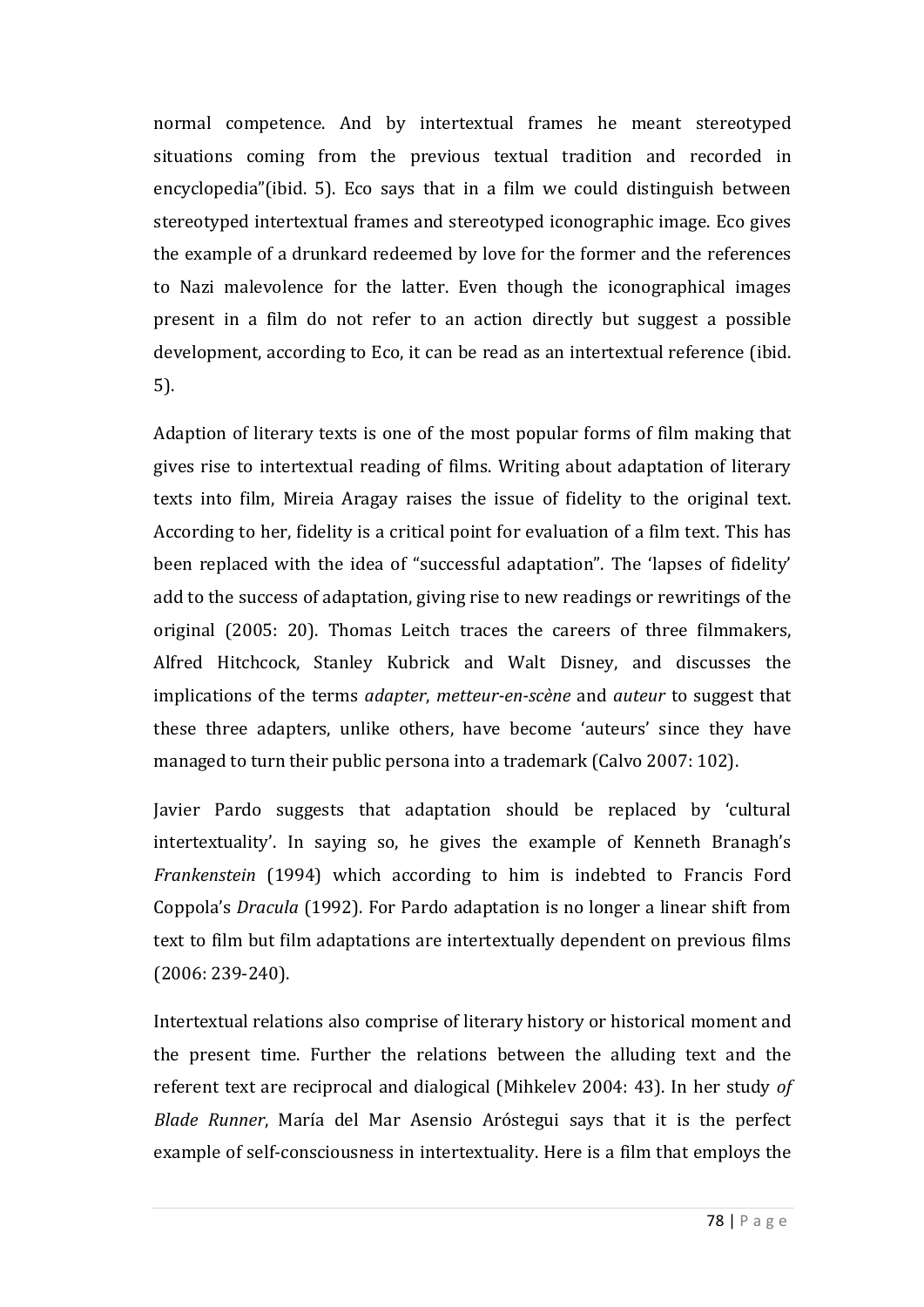early filmmaking traditions to its narrative. The protagonist, Roy is the son of the God, Dr Tyrell who is the God that created him but this time the son kills the God for the redemption of mankind. Its style is a mixture of many film genres with dominating presence of tenets of film noir and science fiction. By selfconsciously foregrounding traditional strategies of representation, *Blade Runner*  brings to the fore the 'constructedness of films through the omnipresence of eyes, screens and substitutes for cameras within the space of the narrative itself' (1994: 21).

One of the most popular and revered film directors of the present times, Quentin Tarantino is a master of intertextuality. The intertextual references in his films are subtle with only particular instances revealing the source of his reference. Tarantino leaves the delight and adventure of discovering these references to the audience. Tarantino has in fact been criticized on the ground that he 'recycles what has already been done' (Toth 2011: 15). Erik Toth writes about intertextuality and one of Tarantino's most admired films, *Pulp Fiction*:

*Pulp Fiction* flourishes with film references, it is filled up with pop cultural allusions, intertextuality leaks through every scene. The reason why he made such clear referencing is, on the one hand, his movie obsession and a desire to pay a tribute to cinema, which means everything for him. On the other hand, more importantly, Tarantino made *Pulp Fiction*, with the intention that anyone watching this movie could look for and recognize several allusions, connections, references – a practice which, for the pop-cultural audience, seems highly entertaining (ibid. 18).

Tarantino's life, experience, works and background has been a major influence in his movies. He has been an admirer of the B-movies and *Pulp Fiction* carries references to a lot of B-movies of his favourite director, Roger Corman (ibid). Intertextuality can also be a feature in the postmodern films. The postmodern films display multiple cinematic styles and narrative techniques that transcend the boundaries of time and space8. Tarantino's *Pulp Fiction* with its referencing

 $\overline{a}$ 

 $<sup>8</sup>$  There is articulate relation of space and time in classical cinema to create a realistic impression.</sup> Shots establish connection between the characters and the objects to create a subject for the spectator. Time maintains the chronology of shots and is contiguous to space (Hayward 2000: 343). Laura Mulvey has mentioned time as involving editing and narrative in a film and space as the changes in distance and editing within the frame (Mulvey 2009: 26).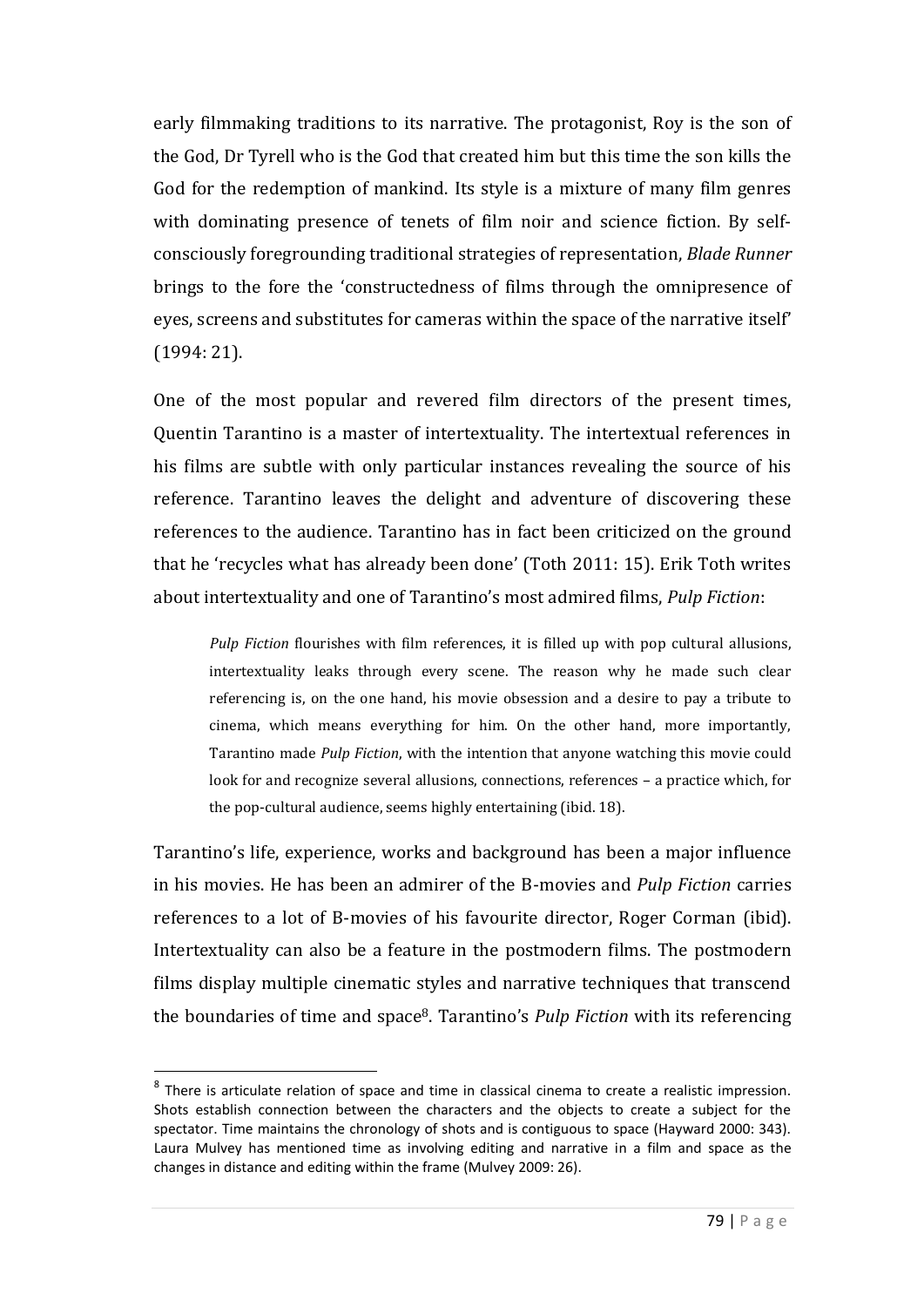and borrowing from other film text is an example of postmodern intertextuality at play in film text. The *Indiana Jones* film series is another instance where avid references are made to the earlier films in the series apart from mixing multiple genres (Woods 1999: 211).

Alfred Hitchcock, the master of thriller, has been one of the most quoted film directors of all times. And among all his immortal films, *Psycho* has perhaps grabbed attention of cinema lovers like none other. It has been remade, paid homage to, parodied and referred in many other forms in cinema circles all over. John Carpenter's *Halloween* (1978) mirrors Hitchcock's *Psycho*. As Constantine Verevis wrote '*Halloween* repeats a number of the conventions or "rules" of the genre pioneered by *Psycho'*. The character of Dr. Sam Loomis in *Halloween* is in fact named after *Psycho's* female lead Marion Crane's lover. Carpenter even cast Janet Leigh's (*Psycho* star) daughter Jamie Lee Curtis for the role of Laurie Strode maintaining not only a connection to the original film text but also building some kind genetic link to it. On the other hand *Body Double*, *Dressed to Kill* and *Blow Out* pay homage to the classic thriller while *High Anxiety* and *Psycho Too* spoofs and parodies it to keep the intertextual thread alive (Verevis 2006: 20-21).

Writing about literary history and intertextuality, Anneli Mihkelev says that literary history or history in literature is away from reality; it is just a memory of reality or memory of history. This holds true for intertextuality as, she quotes Leon Burnett, 'intertextuality is a kind of bridge that link the unattainable past and the inescapable present (2004: 16)'. With a history of mixed cinematic traditions, film movements, previous auteurs films, and liberty to borrow from almost every aspect of culture including literature, cinema perhaps can be viewed as the largest playground for intertextuality. It is on this playground that films are made with individual insights and references to the past. The readers are free to read their meanings as the auteurs are free to create theirs. Charles Baudelaire's poem *The Swan* refers to ancient literature but the heroes in his poem are in a different environment. He bends the earlier tradition and re-reads them. Baudelaire's poem is inspired from Virgil's work. He interprets Virgil and plays with the text and ancient myths and creates new meaning out of it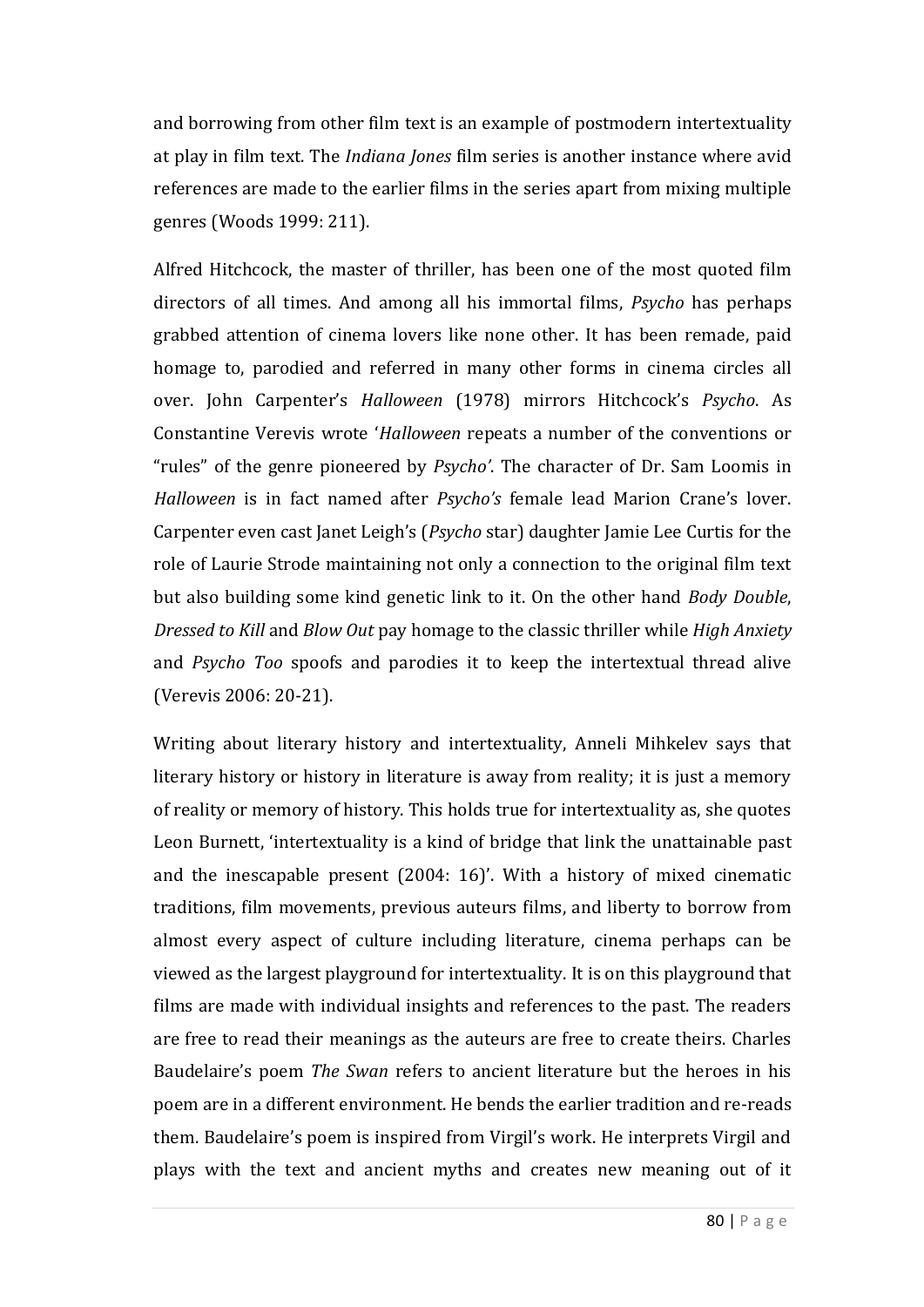(Cummings 2011). As we shall see in Chapter 4, Parama recites a few lines from a popular Bengali poet in the film, it is a conscious effort of the director to use the poem (that apparently was about the modern industrial towns) to relate to and reread it as an integral truth of Parama's existence.

#### **3.3 Intertextuality and Indian cinema:**

The Indian cinema industry churns out record number of films each year and is in no way alien to the discourses and new dynamics of cinema. Be it movements like Italian neo-realism or New Wave, Indian filmmakers have incorporated and experimented with every new style of film making. Intertextual relations through adaptation, allusion, reference etc. have been a regular feature in Indian cinema. In addition to the rich tradition of culture, literature, art and folklore, Indian cinema has made extensive use of its two largest epics, the *Ramayana* and the *Mahabharata* in narrating its stories. References to the epic in cinema consist of elements like character names, expressions in dialogues with other visual signs including pictures, and figurines (Tieber 2012: 18).

Indian cinema has portrayed the world around it sometimes realistically and sometimes in a fictional environment. To understand Indian cinema it is imperative to have an understanding of the Indian values, tradition, mythology, history and the larger cultural contexts (Singh 2009: 28-54). The background gives the base to the cinematic text. Cinema in India also represents a continuation of the various pre-cinema dramatic forms and stories, as well as various other forms of storytelling with their songs, dances, jokes etc. (Booth 1995: 172). Epic content in Indian cinema works to augment and give additional dimensions to the plot and characters. A character named 'Ram' constantly reminds the audience of the epic character and employs its attributes in reading a character on the screen. In the 1993 film *Khalnayak*, the hero, named Ram is described to be 'like the real Ram' by another character who then sits near his feet reminding the audience of the familiar image from the Ramayana where Hanuman sits near the feet of Lord Ram (ibid. 174). There is a tradition of depiction of Ram like characters in Indian cinema. Hindi cinema has epitomized the characteristics of the protagonist named Ram as seen in films like *Ram Aur*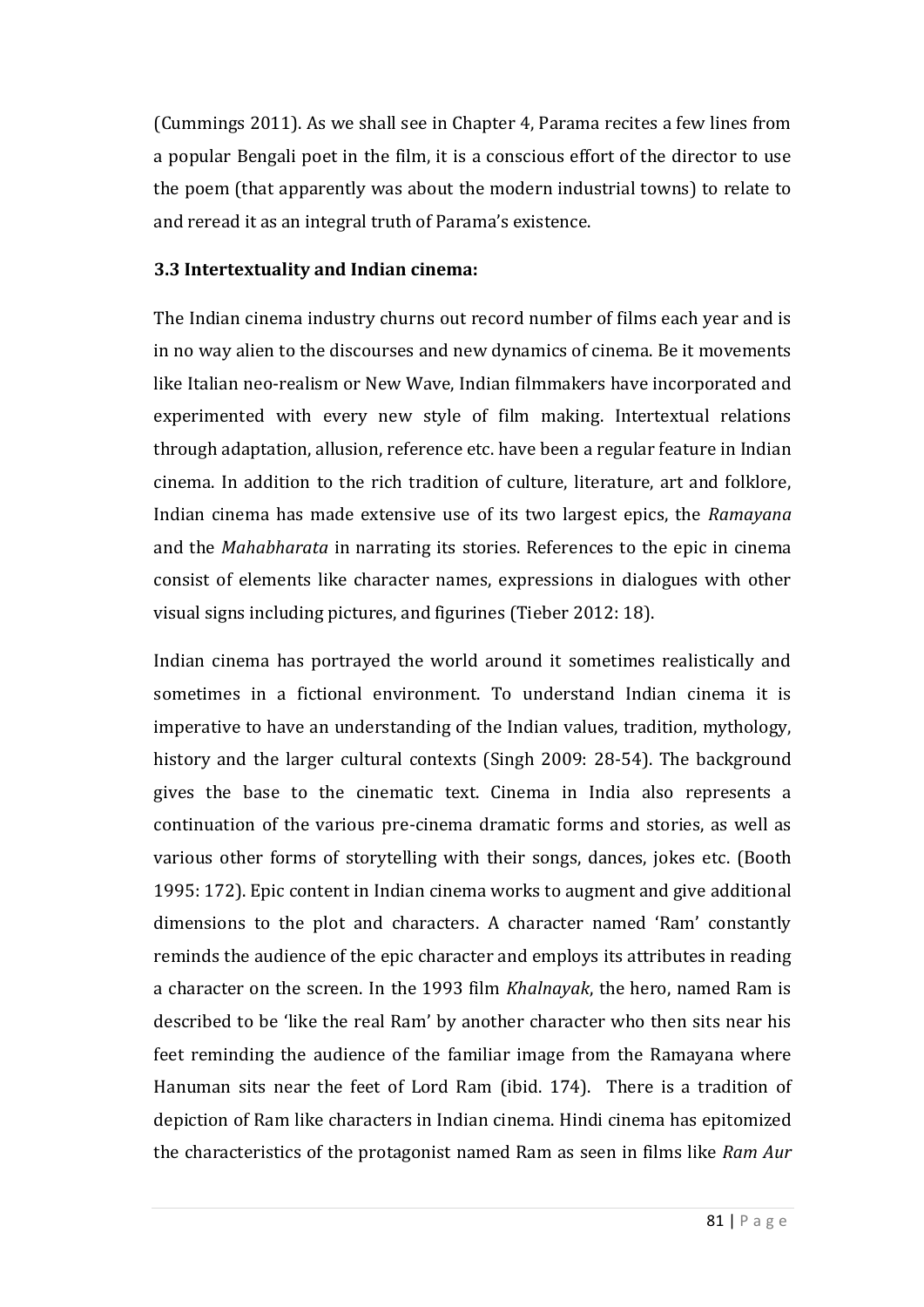*Shayam* (1967), *Ram Lakhan* (1989), *Main Hoon Naa* (2004)*.* Similarly, the love stories resonate with the divine and the legendary tales of Radha-Krishna or Laila Majnu. Cinema in India often revolves around the many traditional myths and folktales. These stories form the basis of the film narration and many a times these themes are also incorporated into contemporary narratives (Handoo 1996: 137-138).

Reflecting on the exercise of intertextuality in the 2007 Hindi film *Om Shanti Om*, Sudha Shastri writes, "[T]he Bollywood Hindi film *Om Shanti Om* (2007) constructs its intertextual identity and debuts in the best postmodern fashion, with irony, parody, pastiche, irreverence, and double entendre of the tongue-incheek variety." *Om Shanti Om's* intertextual references consist of names of actors/films, quotation of previous films and film plots, earlier film music etc. The success of intertextuality in *Om Shanti Om* is that the reader or the spectator is aware of its intertextual nature and is actively involved in the discovery of meaning. The ability of the film to look into its own territory of the Hindi film industry of Mumbai marks a new milestone of self reflexivity and intertextuality in the context of Indian cinema. The *Om Shanti Om* narrative effortlessly steps in and out of the diegetic boundaries to create intertextual relationship; the introduction of the film director Farah Khan is an instance of such overstepping of diegetic boundaries.

Gurinder Chadha's *Bride and Prejudice* takes Austen's classic novel, *Pride and Prejudice* and turns it into a modern drama with an intertextual approach. Although an international production, Bride and Prejudice reflects strong tones of a typical Mumbai Hindi film. The film is in fact replete with references to films of Manoj Kumar, Raj Kapoor, Yash Chopra and Karan Johar in an attempt by Chadha to pay homage to these legendary and popular filmmakers in Indian cinema (Mathur 2007). Chadha's choice of a 'Bollywood *masala*' style film for a classic English novel, aimed at audiences in the United Kingdom, United States and India makes the whole process of making *Bride and Prejudice* an intertextual exercise.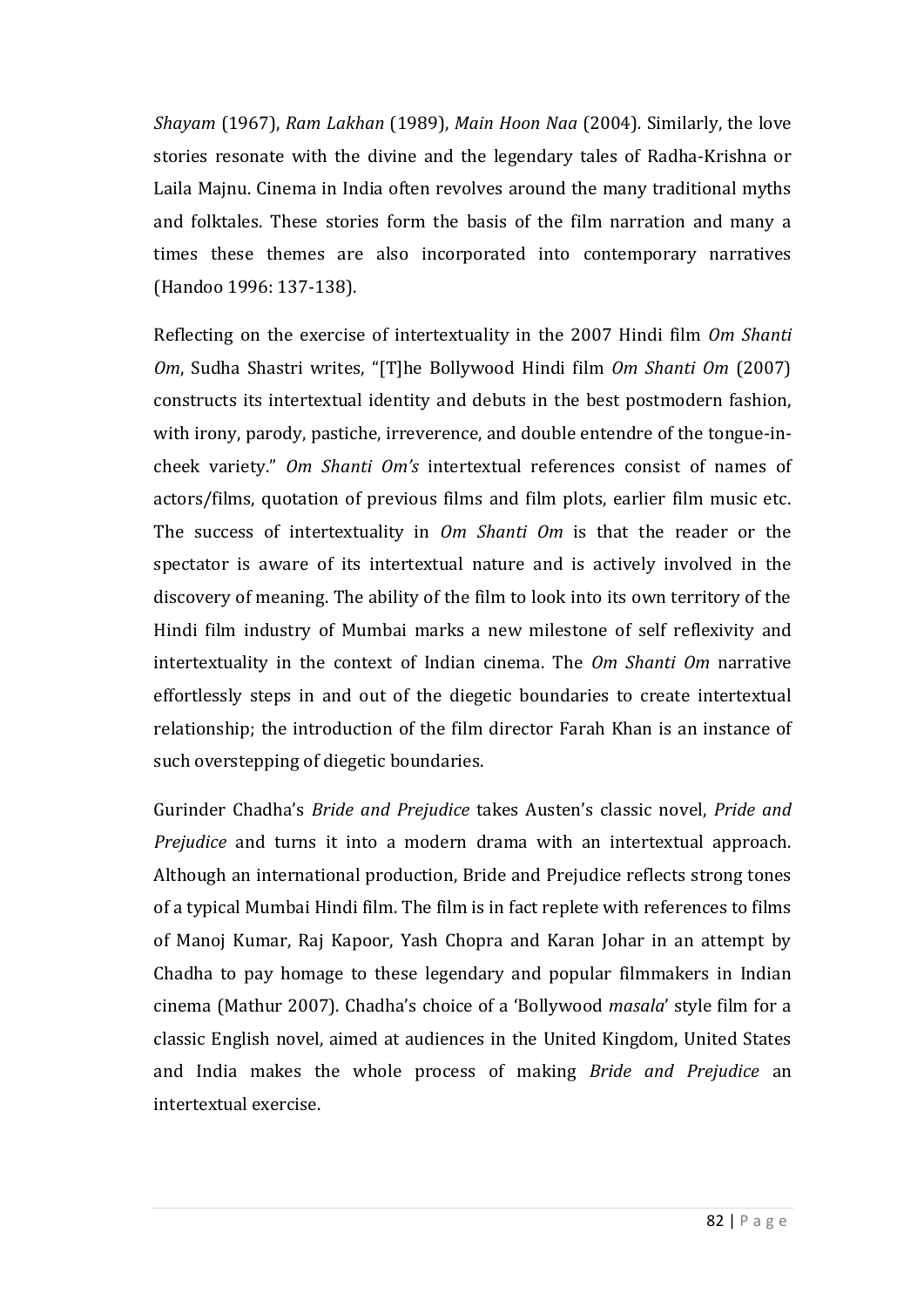Indian cinema in the recent times has made conscious efforts to weave an intertextual milieu around its films. While Farah Khan has built her narration with intertextual references to the industry that she is being born and bred into, Vishal Bharadwaj has mastered the art of adaption to create his film texts. Bhardwaj turned Shakespeare's *Macbeth* into *Maqbool* (2003) and *Othello* into *Omkara* (2006) to blend them into the Indian tune. Here is classic Elizabethan literature serving the palate of the Indian audience. Unlike Bhardwaj, Tigmangshu Dhulia takes one of Guru Dutta's *Sahib Biwi aur Ghulam* (1962) and gives it a modern deconstructed rendering in his *Sahib, Biwi aur Gangster* (2011). In the changed times, it is not the decaying *zamindar* family that gets the screen space, but a bold race of politics and power. The characters and the story seem to remind us of Guru Dutt but do not shy away from the present scenario of complex familial and social equations.

#### **3.4 Intertextuality and feminism:**

Male writers like Harold Bloom believe that there is one singular and inescapable canon of literature and that this is what causes the anxiety of influence (Bloom 1997). However such unilateral descriptions of the literary canon evade the fact that women writers have traditionally been excluded from it. The gynocritical approach provides at least an implicit notion of intertextual relations between women writers. Elaine Showalter says gynocriticism is:

[T]he feminist study of women's writing including readings of women's texts and analyses of the intertextual relations both between women writers (a female literary traditions), and between women and men. (1990: 189).

Showalter calls upon critics to find various imageries, metaphors, themes and plots to trace the connections of women's writing through different time period as well as geographical boundaries to form a unified and intertextually rich tradition similar to that of the conventionally accepted male literary norms. Gilbert and Gubar analyses  $19<sup>th</sup>$  century women novelists and states that there is a distinct female literary tradition to be found. The female writer does not suffer from the 'anxiety of influence'; it is the 'anxiety of authorship' within a male literary tradition (Grossman 2011). In a social system where women's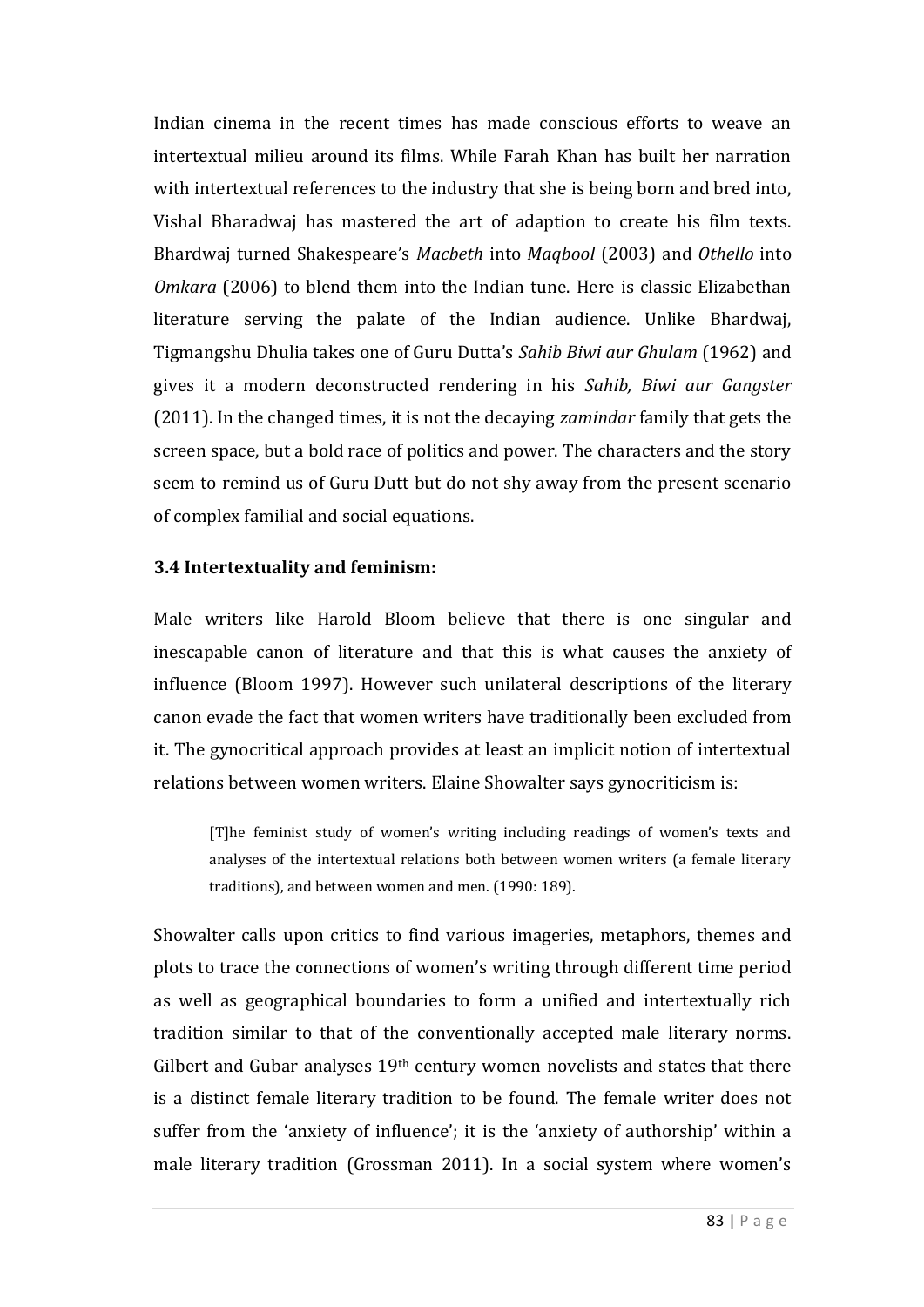place in literature is marginal and they are even excluded from formal education, the woman writer's concern is to depict those culturally subjugated images of their brethren. In the standardized canon she is denied any academic and artistic attainment and are bound to either the images of an 'angel' or a 'dangerous other'. It is thus the job of female writers is to produce writing that is appropriate to their bodies (Allen 2000: 142).

The notion of intertextuality, with its connotations of webs and weaving, constitutes an opportunity for such feminization of the symbolics in the act of writing. Recurrent themes, images and figures—notably that of madness—mark an attempt to articulate distinctly female experience and produce a resistance to the dominant constructions of femininity (as seen in Parama and other films other experiences). Gilbert and Gubar argue that in place of Bloom's 'anxiety of influence' women writers suffer from 'anxiety of authorship' (Grossman 2011). The desire, rather than anxiety concerning a precursor or tradition for women writers make influence or intertextuality, when established, a matter of legitimization rather than of emasculating belatedness.

The son of my fathers, today's male writers feels hopelessly belated; the daughter of too few mothers, today's female writers feels that she is helping to create a viable tradition which is at last definitively arriving. (Gilbert and Gubar 1979: 50).

Barthes suggested that the connection of a text to the 'cultural text' can be never pointed out with certainty because the reader of the text will 'write' or form his own intertextual references (Allen 2000: 143). This clearly allows space for gender and how we read within the theory of intertextuality. The female writes thus must create her own writing tradition distinct from that of the male writing traditions.

Monika Kaup opines that intertextual relations in women's writing must be traced across the vast cultural space of philosophy, psychoanalysis, psychiatry and literature which she terms as mad intertextuality. This opens the reader, according to her, to multiple points of entrance and exit while reading the text and it is at the discretion of the reader to choose from these points of entry or exit (Allen 2000: 149).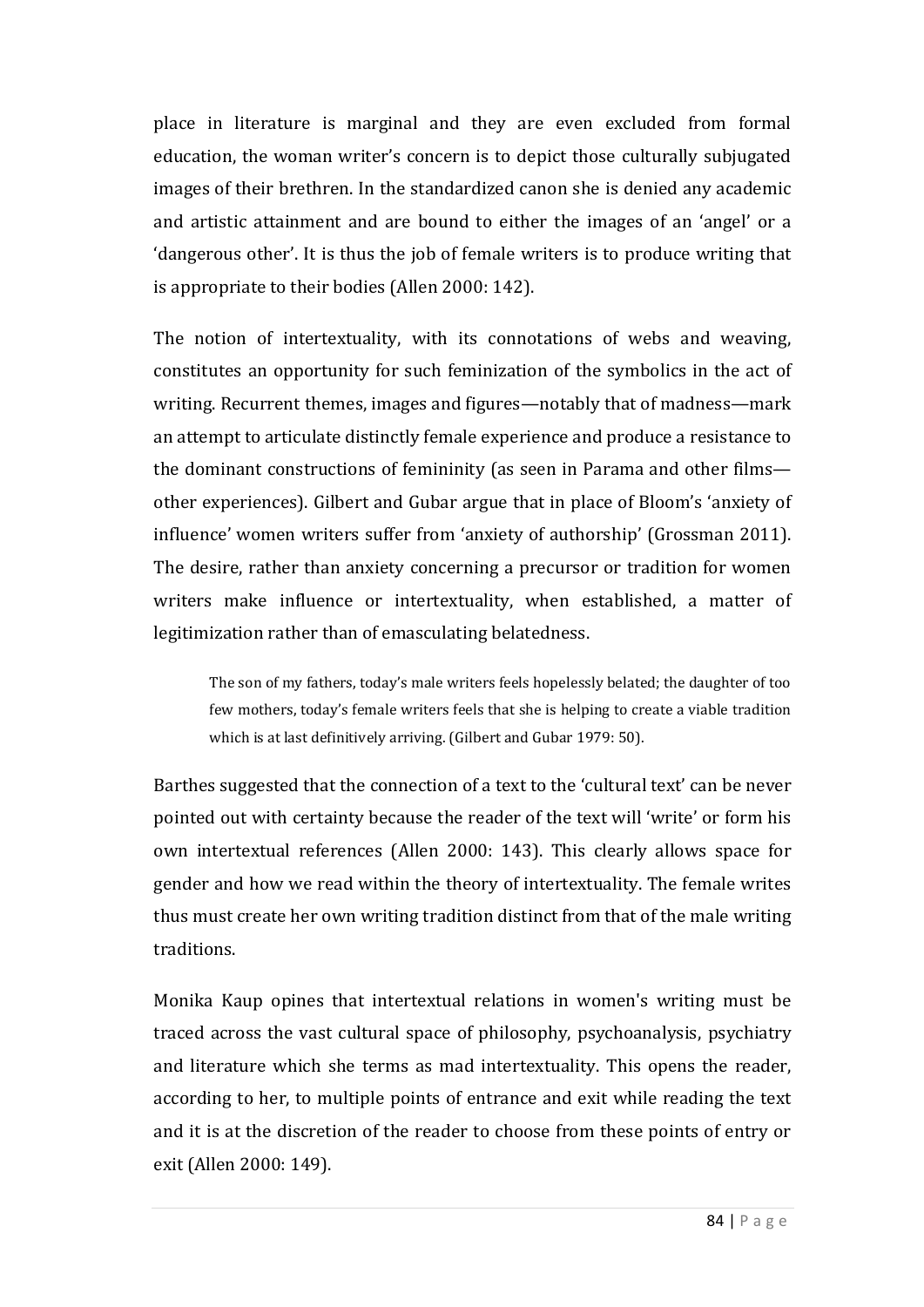Nancy Miller argues that it has to be taken into account whether a text is written by a women or men. She asserts that the 'female signature' is essential and the poststructural intertextual notion of rejection of authorship poses a threat to the effacement of the women authors/auteurs (whose recognition is due). She argues that the women writer's relation to language, literary tradition and social production and reception of texts is historically different from that of men (ibid. 154). She writes:

The postmodernist decision that the author is dead and the subject along with him does not....necessarily hold good for women, and prematurely forecloses the question of agency for them. Because women have not had the same historical relation of identity to origin, institution, production that men have had, they have not, I think, (collectively) felt burdened by *too much* Self, Ego, Cogito, etc. Because the female subject has jurdically been excluded from the polis, hence decentered, 'disorganised', deinstitutionalised, etc., her relation to integrity and textuality, desire and authority, displays structurally important differences from the universal position. (Miller 1988: 106, as quoted in Allen 2000).

Miller's position is gynocritical that transcends the notions of post structural theory that does not emphasize on the knowledge of the writer or the reader of the text. The gynocritical theorists however believe that the acts of reading and writing are influenced by the gender experiences of the writer and the reader (ibid. 155-156). Miller points to the myths of Arachne and Ariadne to illustrate that intertextuality has understated the struggle of women to be recognized within the text. She uses the myths of Arachne and Ariadne to illustrate how the former is a picture of a female artist who wins in a competition against a 'phallic mother' while the latter is the example of assistance to men. When gender ceases to be a thing of concern, there is a possibility of stereotyping women into the images of Ariadne. When gender becomes a definite selection in intertextuality, deviant images of the women (like Arachne) emerge. Miller opines that Barthes's idea of every everything being 'already read' and the absence of an author in intertextuality would hold no good to women writers as historically it has been the male authors who have had access to the already existent (ibid. 157-158). She writes: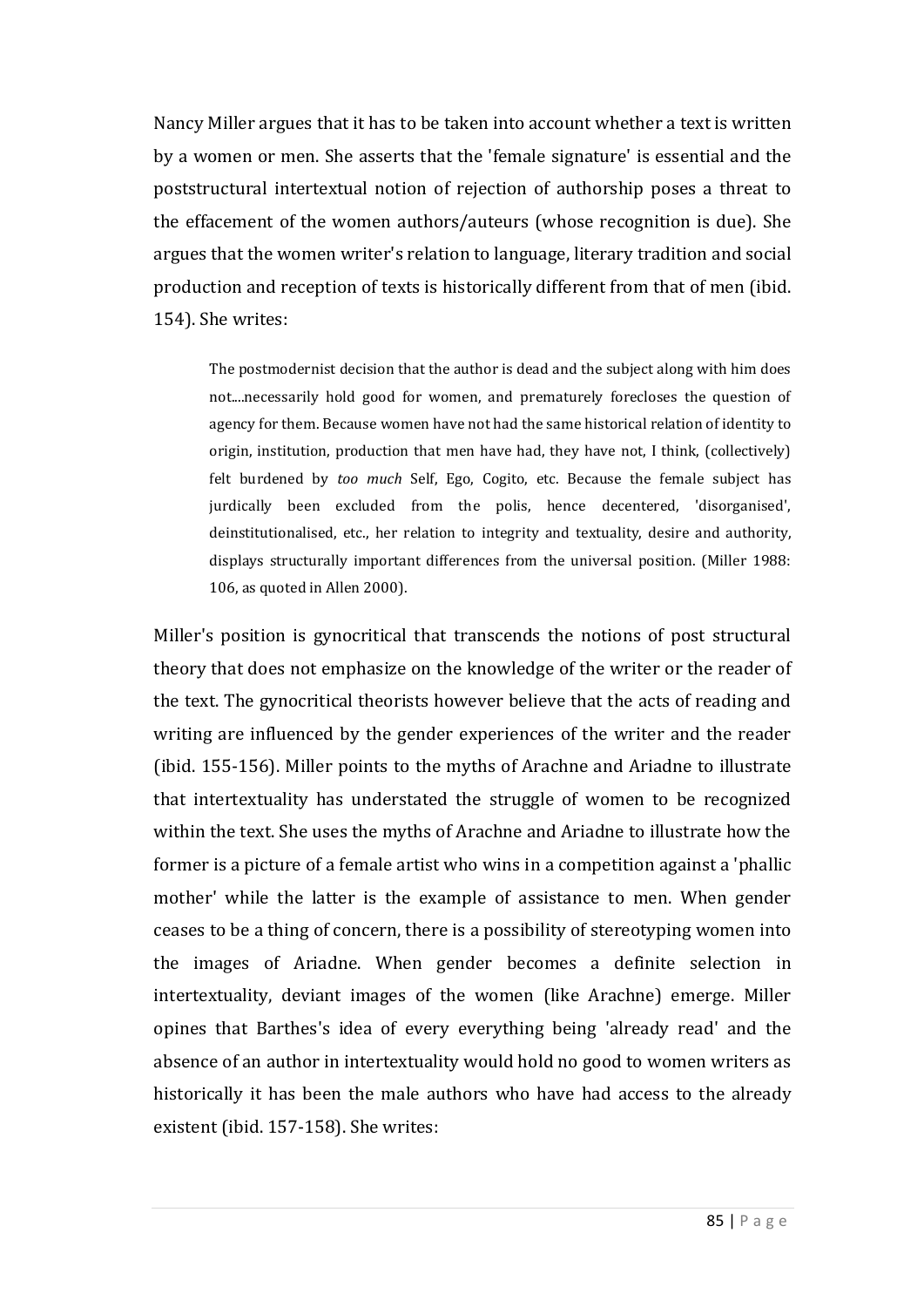[T]he latter project involves reading women's writing not 'as if already been read', but as if it has never been read; as if for the first time. (This assumption has the added advantage of being generally true.) (Miller 1988: 83, as quoted in Allen).

Miller does not advocate for the establishment of 'a God like author' but argues for a gendered recognition of the writer of the text. She also contends that intertextuality must move away from the indiscriminate assumption that the act of reading and writing are similar to all genders as the female writing tradition, is less accounted for (ibid. 159).

In "*Reading as a Woman: The Body in Practice*", Nancy Miller addresses the role of the material body in the act of writing and reading. Miller opines that most of the writing throughout history has been by men and that women have been 'eavesdropping' on this gamut of literary texts that were written for and by men. The women reader found herself and her experiences absent from such texts (1985: 292). She writes:

To reread as a woman is at least to imagine the lady's place; to imagine while reading the place of a woman's body; to read reminded that her identity is also re-membered in stories of the body. (ibid. 292).

She takes up instances of a few writings trough ages to establish how men have developed texts through their own experiences; added humour and meanings. According her, the difference in sex may not only influence the making of meaning but also its reading (Miller, 1985: 294-295).

[S]exual difference can be said to structure the scene of production, the actual production of reading material, to the scene of reception, the reading of the letter, and the glossing of its text. (ibid. 295).

Miller said, the female identity is created by the 'interdigitated productions' of the pen and the phallus thus producing a representation that on one hand makes the woman the 'master's piece, masterpiece' and on the other the 'metaphorical disembodied' woman. Reading and writing (by men) thus, have positioned women as the objectified prop for a masculine self celebration. Miller maintains that male writers have been at advantage throughout history (1985: 297). However by analyzing a scene from Jane Austin's *Persuasion* she brings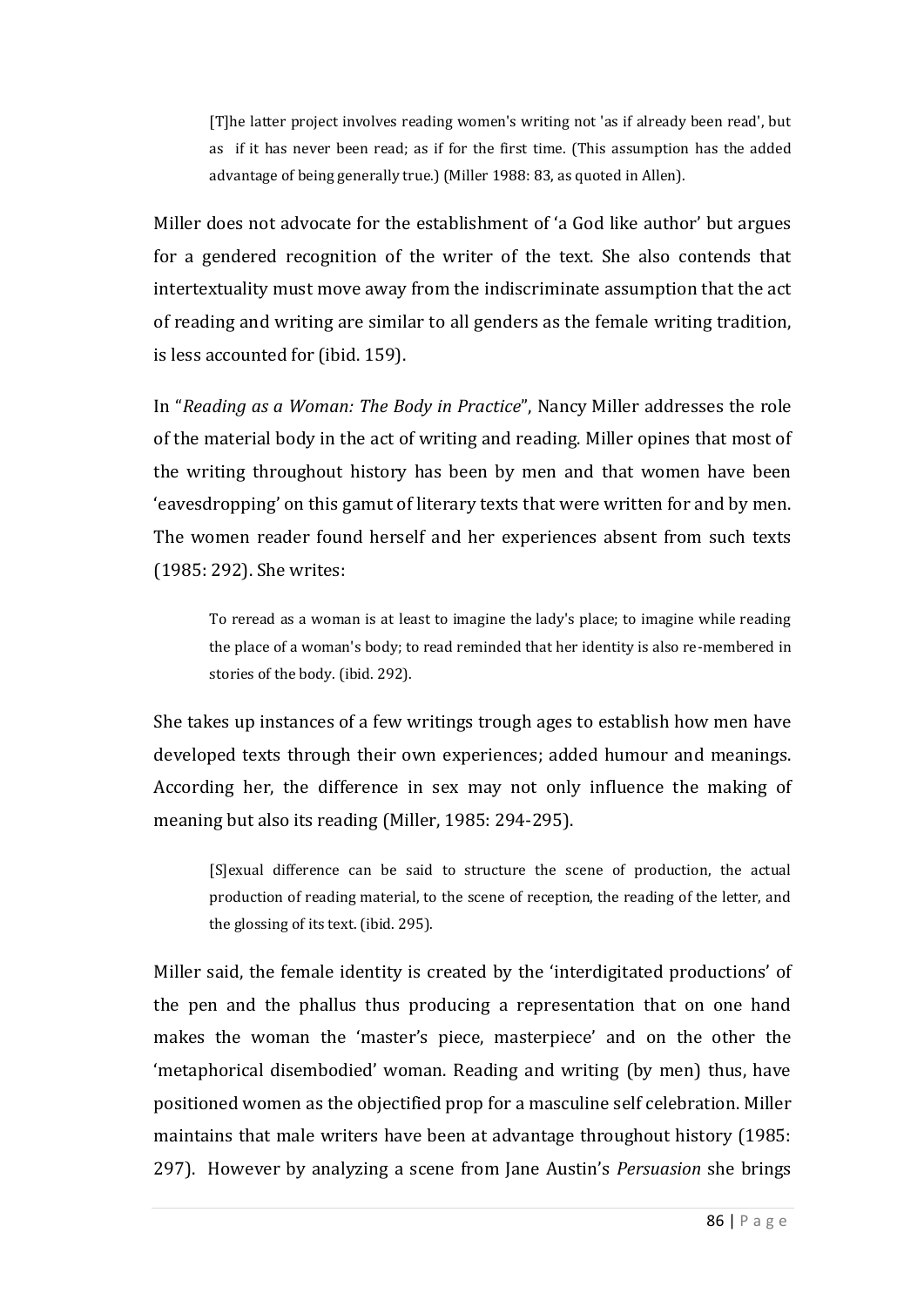forth the perspective of the woman author into the affairs of reading and writing;

The pen falls as Anne sets forth what we have come to call the sex/gender arrangements of our culture: the division of labor that grants men, among other things, the professions, and women, the private world of feelings. Here a woman figuratively picks up the pen, as Austen's heroine decorously but specifically protests against that troping of the spheres, against the penmanship of the hegemonic culture: "men have had every advantage of us in telling their own story. The pen has been in their hands. I will not allow books to prove anything." The "histories" from which one quotes to prove one's point were all, as Captain Harville is quick to grant, written by men. (ibid. 297).

The pen as the phallic symbol has been used to 'penetrate' their feelings through histories and thus build a one-sided image. When Anne in *Persuasion* puts the pen back to the hands of Captain Wentworth, Miller says, Austin does a 'powerful revision' of the earlier account of the phallic pen penetrating other's feeling. Instead here is man who wishes his feeling to be 'penetrated'. Thus, the body that plays in the building of the text is not limited to the parts. She instead refers to the feminine body and its experiences to through which stories are to be narrated; a body that would relate different tales (ibid. 297-298).

Cinema among many other pleasures, according to Laura Mulvey, also offers the pleasure of scopophilia. Cinema unfurls before its audience a series of fantastical images sealed with the mise-en-scene. The dark room and the bright screen inside the theatre produce a sense of separation and allows the audience to indulge in the spectacle. As cinema produces the glossed images it not only satisfies the pleasure of looking but also the pleasure of being looked at. In the patriarchal discourse woman thus become the image while man is the bearer of the look. The narrative and spectacle become one in cinema as the woman is woven into the narrative. She is thus the erotic object not only for the spectator but also for the characters within the screen. The image of the women as a spectacle in cinema is produced by the various cinematic techniques like editing, camera movement, narrative integrity and use of lights. Mulvey says it is important to break the conventional relation of the cinematic and formal elements to challenge the voyeuristic pleasures that cinema produce (2009: 16- 26).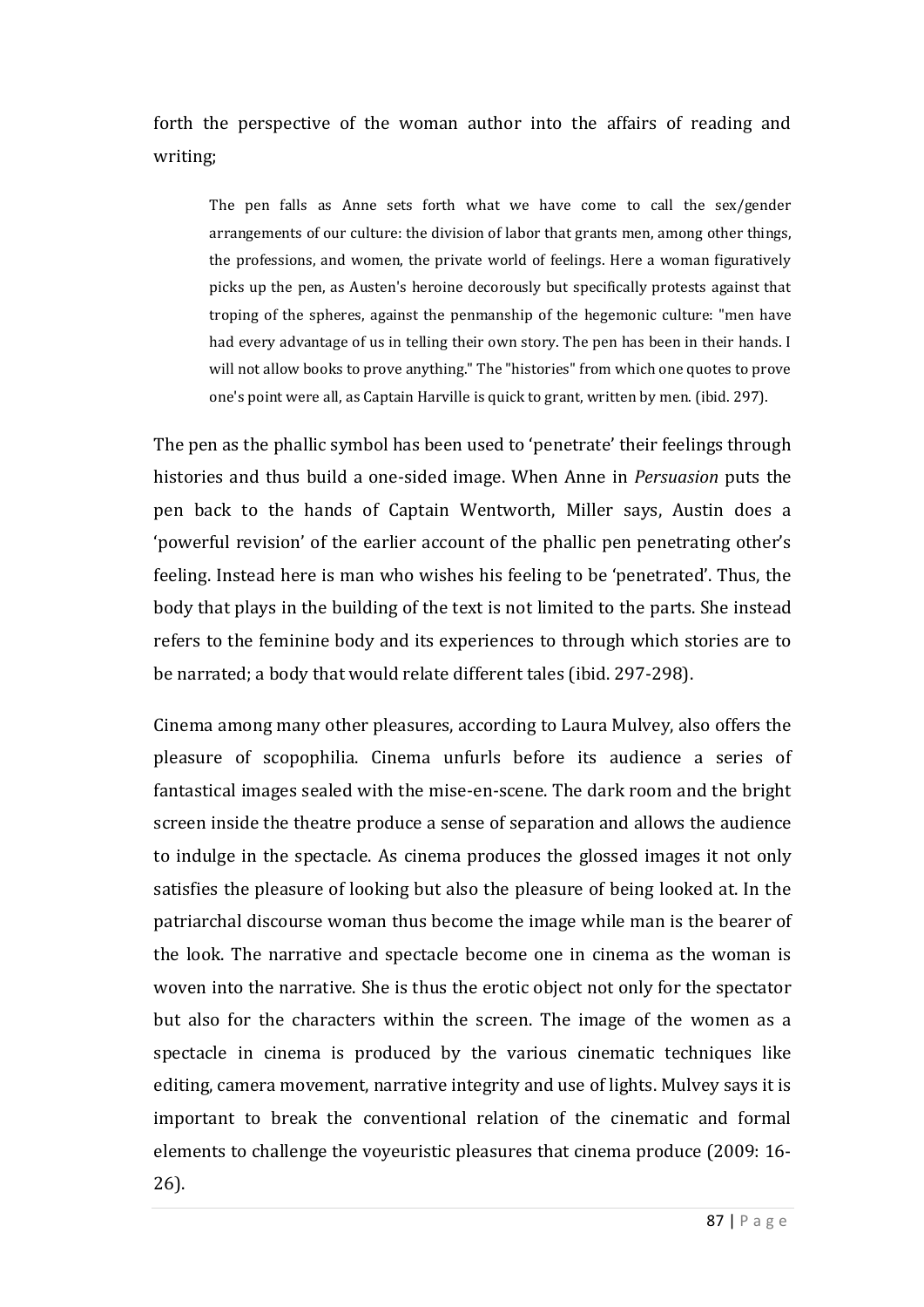It is now a job left to the women filmmakers to do away with the phallocentric representation of women and write new histories in cinema. And in creating new narrative, strategies and images of representation, emerge new auteurs in the realm of cinema. Geetha Ramanathan studies Jeanine Meerapfel's *Malou* (1980), Marleen Gorris's *Antonia's Line* (1995), Prema Karanth's *Phaniyamma* (1981) and Leontine Sagan's *Madchen in Uniform* (1931) and says that they are far from bearing any similarity to the patriarchal cannon of film narrative (2006: 9). Women would thus venture into the existing dominion of cinema and produce deviant narratives within the dominant discourse coloured by patriarchy. As Elaine Showalter opines that no form of writing and criticism can escape the prevailing discourse and be away from the contact of the tenets of patriarchy. Women's writing, according to her is a 'double voiced discourse' that represent the 'socio-literal and cultural heritage' not only of the subdued but also of the prevalent (1981: 201). Graham Allen while describing Showalter's observation on double voiced discourse writes:

A recognition of the dialogic, double voiced nature of discourse, allows Showalter and other feminists to cease in the exploration of a wholly 'other' tradition of writing, and to begin exploring the manner in which the writing of women, along with other marginalized groups, is always a mixture of available discursive possibilities. (2000: 160).

Graham Allen writes that the wish to resist the wiping out of the poststructuralist author (while not advocating for a God like author) may be realized by returning to Bakhtin. While he acknowledges the fact that Bakhtin cannot be claimed to be a feminist theorist, his idea 'of carnivalesque, of heteroglossia, of double voiced discourse and of the dialogic as opposed to the monological principle within language' would help the 'other' express them (ibid. 161). Allen cites the example of Dale M Bauer's consideration of the novels by Nathaniel Hawthorne, Henry James, Edith Wharton and Kate Chopin in explaining the use of Bakhtinian notions as empowering for women writers and readers. He describes how the characters in these novels learn to see themselves and the process of their own social construction through the language of others (ibid.).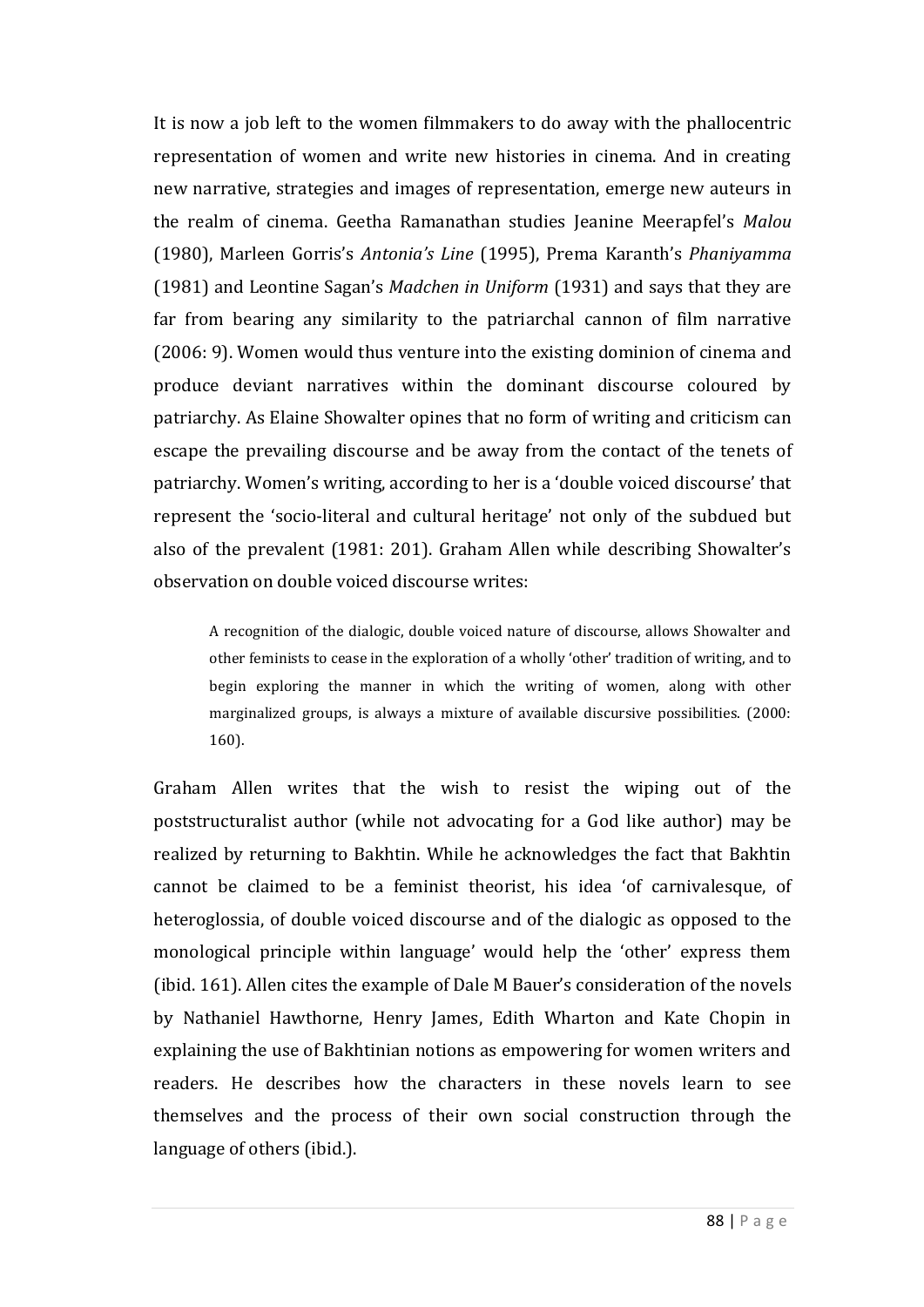Such female characters, finding their own identities constructed by the language of others, can be linked to the feminist reader. Both female character and the feminist reader question the monological discourse dominant in the society and articulated by specific characters, and thus move from a position Showalter calls 'mutedness' to an exposure of resistant, un-official, alternative discourses and subject position. (ibid 161).

The self is thus produced as discourse of the 'other' which also exhibits its dialogical nature. Thus, it becomes important 'to interpret the discourses and discursive structures' that has been deemed unquestionable by those in the stations of authority (ibid. 161).

Patricia S Yaeger studies the intertextual connections between Eudora Welty's story collection *The Golden Apples* to Yeats's poetry. It is in fact the job of the woman writer to resist the unfamiliar setting (patriarchal discourse) and turn around the prevalent imagery to sketch the 'other' that she has been called (1984: 58). According to Yaeger, Welty views Yeats's language as representing the "otherness" and uses the same language to appropriate her own standpoint (ibid. 959). In Yeats's poem, the girl becomes the metaphor for the bounty of the landscape and is integrated into the masculine imagery. Welty makes use of this imagery to set a ground for redefining the gender situations (ibid. 260). Yeager maintains that Yeats's poetry loses it ground in Welty's prose and new readings emerge of the old text (ibid. 262). She writes,

Welty, then, incorporates Yeats's poetry into The Golden Apples in order to reveal the limitations of his mythology of gender while at the same time extending this mythology to include woman's imagination. She uses the energy generated by Yeats's expressive and traditional images to question the source of these images and to challenge the gender-specific nature of his themes (ibid. 269).

Welty take on Yeats's poem reveal the duality of the female characters that are not only the social 'others' but also are the heroes of their stories. The duality of women's existence is also a result of their social positioning. Stressing on Bakhtin's double voiced discourse, Allen refers to Homi Bhabha where the latter maintains that modern subjects exist 'in-between' such notions as nationality, race, class and gender (Allen 2000: 164-165). The dialogic nature of existence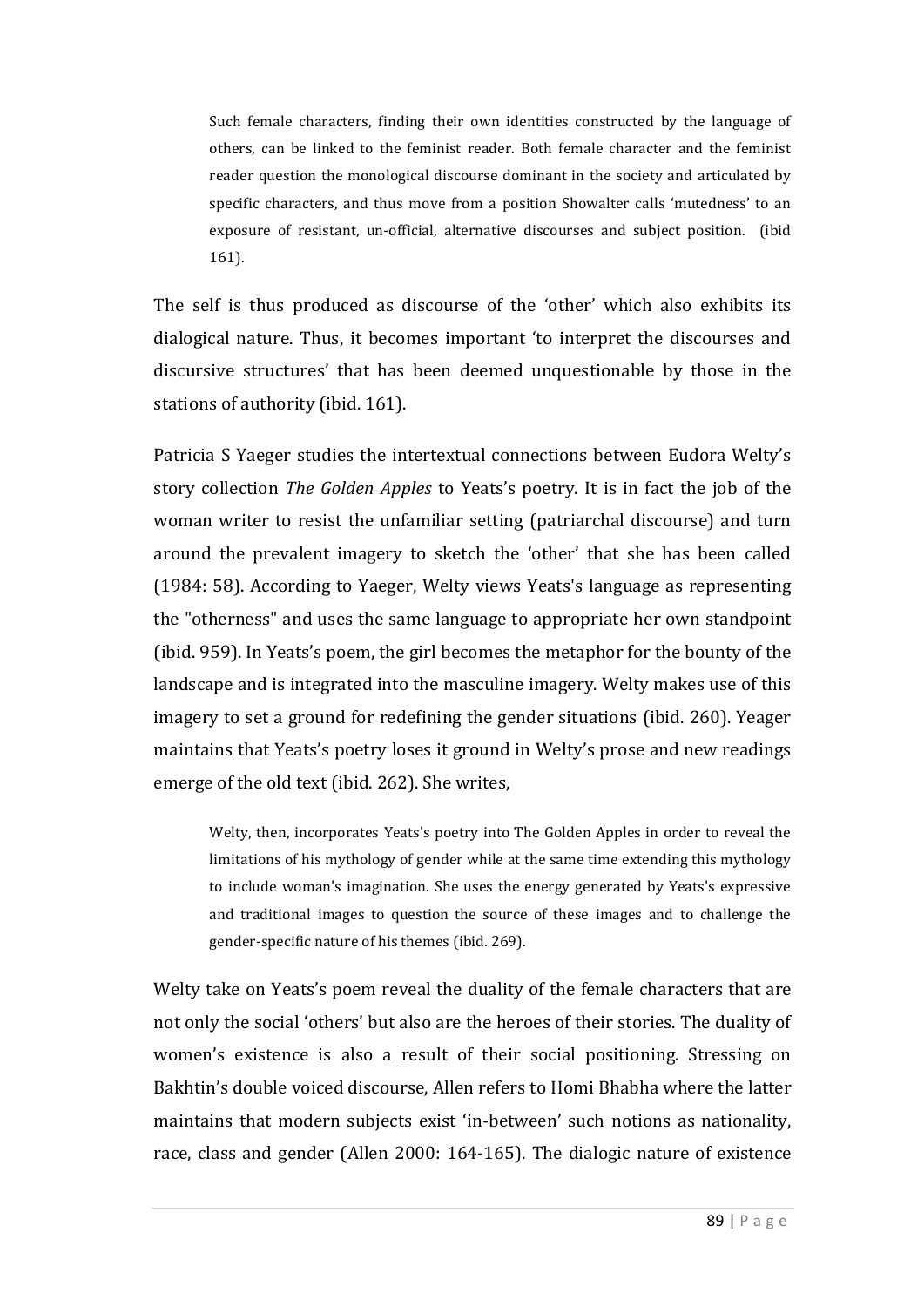thus reveals a tension between 'languages and utterances' which focuses not only on social division but also on the separate "discursive formations within an individual subject" (ibid.). The post-colonial writer's utterances are thus 'double-voiced'—their own as well as mired with otherness (ibid.).

Feminism in film theory strived to look into the 'power arrangements and psycho-social' mechanisms' in the society. With various stereotypes playing on screen, early feminist film theory questioned about women's representation in cinema (Stam 2000: 170-172). This fetishizing of the female from has always been a concern for the feminist film critics and writers. As Angela Carter has put it,

"In the celluloid brothel of cinema, where the merchandise may be eyed endlessly but never purchased, the tension between the beauty of women which is admirable, and the denial of sexuality which is the source of that beauty but is also immoral reaches a perfect impasse." (Carter, 1978: 60; As quoted in Stam, 2000: 172).

Writing about the role of patriarchy in the celluloid narrative, Molly Haskell opined that 'women's picture' builds a separate space for women in the world of cinema and recognizes the presence of women in the domain (Cook 2005: 77). Feminism in film also criticized the requisites of authorship that was applied to the kind of cinema dominated by men. Thus it was necessary to revisit the concepts of authorship from the female point of view to include the cinematic language, hierarchy of film making to the issues of spectatorship. While the early feminist film theory worked towards denouncing the negative images and emphasized on changing the existing power structure by content and structure, theorists like Laura Mulvey, Pam Cook etc. moved away from the biological attributes of 'sexual identity' to the role of 'gender' that is a social construct shaped by various cultural and historical accounts. Thus the focus shifted from the image to 'role of voyeur, fetishism and narcissism in the construction of a masculinist view of women' (Stam 2000: 172-173). Claire Johnston expanded the feminist intervention and said that women as herself is conspicuously absent from cinema. She is a mere spectacle in the vast narrative screen (Butler 2002: 5). Johnston advocated that women's cinema must learn from the success of Hollywood and she called for the release of the collective fantasies through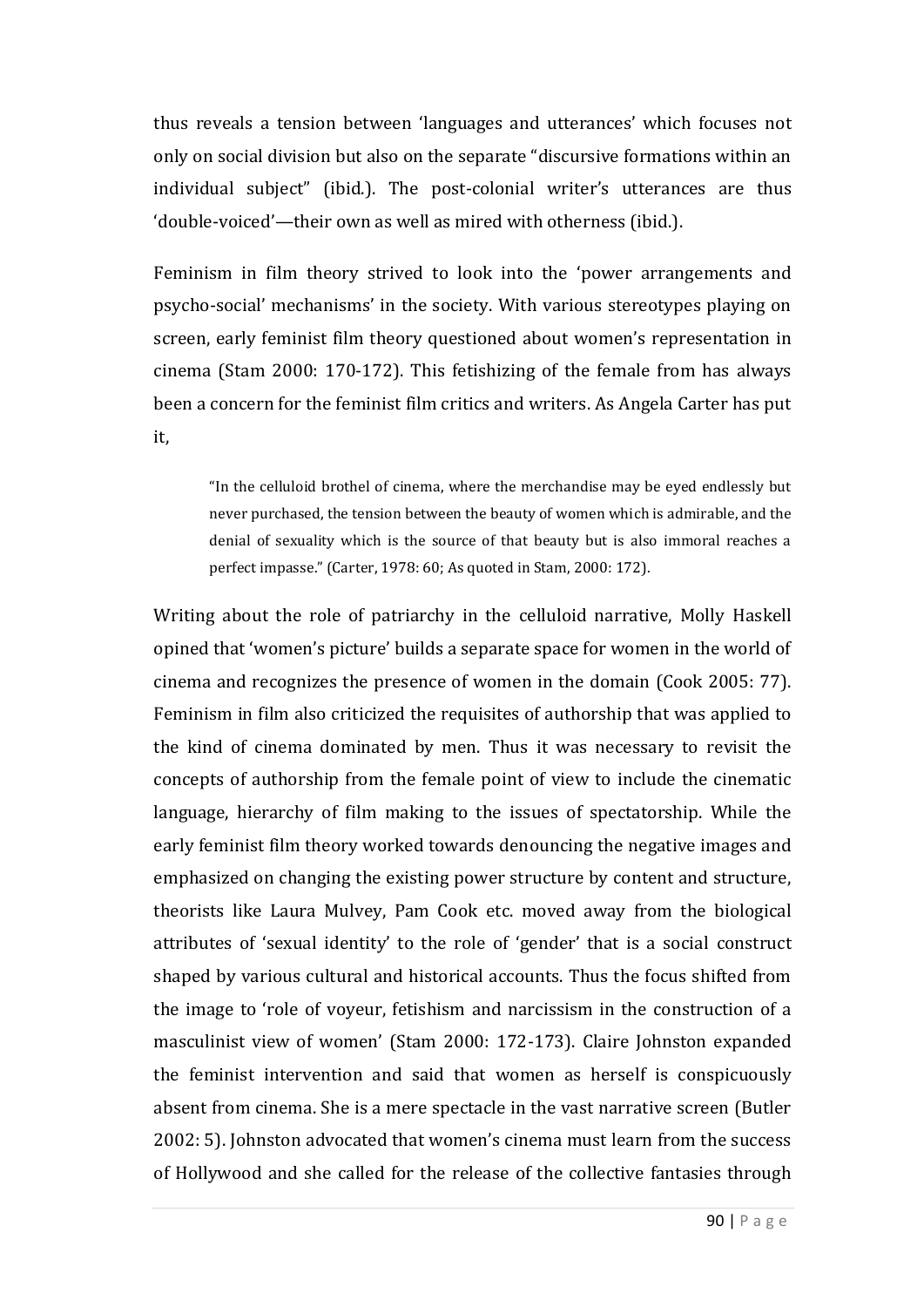the entertainment films. Hollywood's widespread use of stereotypes provides a ground for the exercise of subversive strategies (ibid. 2002: 10). Mulvey in her seminal essay *Visual Pleasure and Narrative Cinema* has analyzed the role of voyeur and scopophilia in creation of the image of the women in film narrative. According to Mulvey, cinema symbolizes and fulfills both the two types of scopophilic pleasures—one involving looking at others and the other, narcissism. Women then become the object in the narrative as well the spectacle of cinema. Mulvey thus calls for an 'alternative cinema' that which is different in 'both political and aesthetic sense and challenges the basic assumptions of mainstream cinema' (2009: 15-19).

# **3.5 Cinema and society in the films of Aparna Sen, Kalpana Lajmi and Manju Borah:**

Films through its ingenious narratives and cinematography has been a medium of documentation of history and myth as well as of various cultural artifacts. It has discussed and mirrored the social realities and attempted at interpretations of the same. Even when entertainment has been the key appeal used by cinema, it has not restrained itself from conveying various socio-political ideas (Sulaiman 1988: 21-22). Film and filmmakers have at times been appreciated for their interpretation of a perceived reality and at times have been criticized. The filmmaker chooses to give new interpretation to an earlier known fact based on her experiences.

The films of Aparna Sen, Kalpana Lajmi and Manju Borah undoubtedly revolve around various social issues with women being at the centre of the narrative. Their films are a reflection of various societal discrepancies that exist in the name of gender, caste, class, religion or others. They do not shy away from pointing out the nexus between these various exploitative mechanisms. These aspects of the society that have been the themes of their films have been highlighted by evolving a discourse to give voice to the weak and the oppressed.

The films of these directors, some adaptations and others scripted by them are unlike the regular Bollywood entertainers. The notion of intertextuality gives an explanation of how texts are constructed and decoded depending on the cultural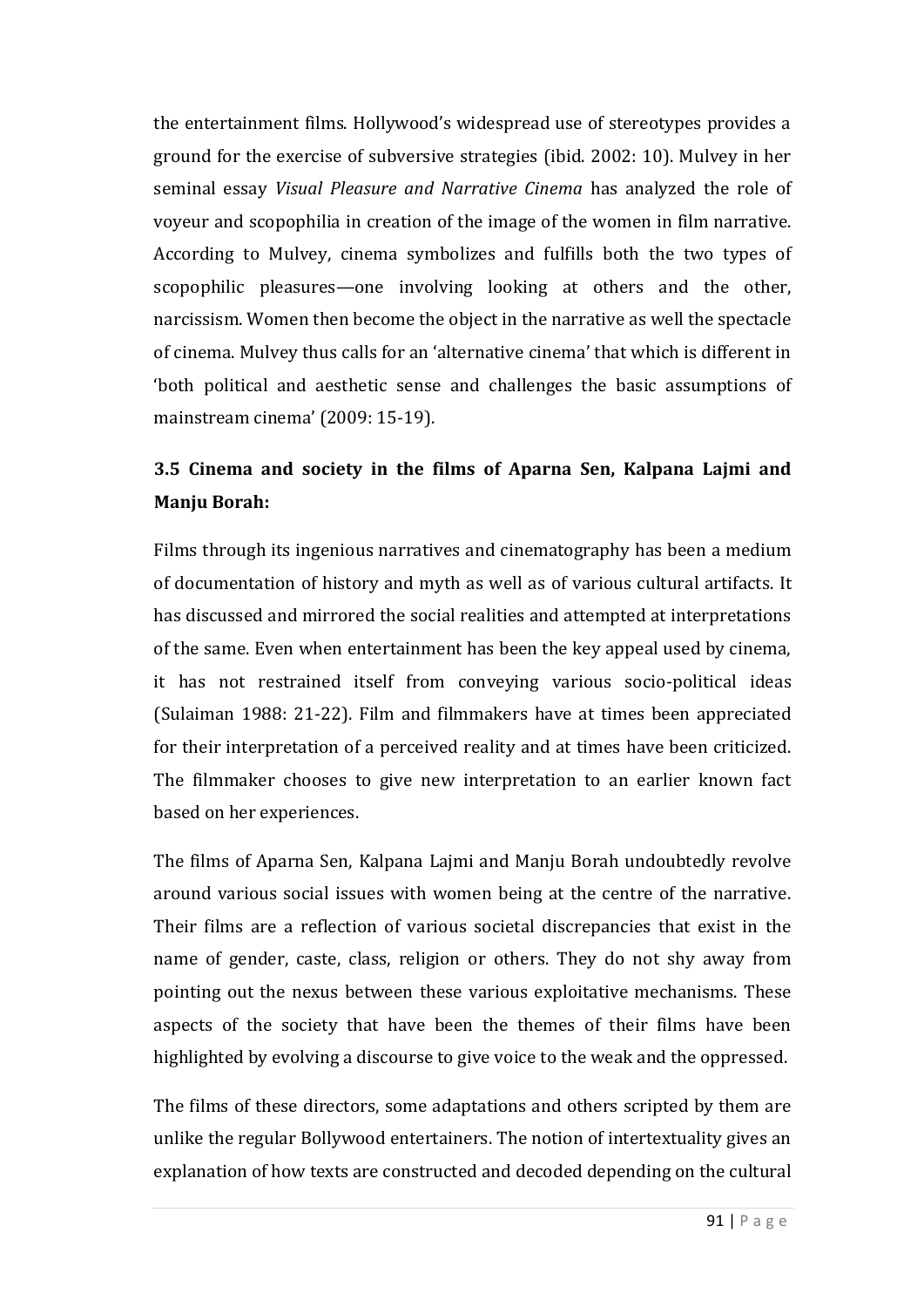contexts in which they are embedded (Nehyba 2010: 13). Even with a disclaimer that the story is set in a fictional location, its resemblance to the surrounding cannot be missed. Their primary text of inspiration is the environment around them. They draw their plots and characters from the society and environment that is around them and provoke the mind to ponder and rebel against those norms that have been accepted with minimum resistance.

**Gender:** The role of women in cinema in India has generally been that of ornamental entities. In films where they seemed to have significant roles, they are mostly the victims or sacrificial heroine and each decade presented new brands of women in cinema who were all painted, more or less, in the same colour (Irani 2010). Feminist concern has always been one of the most important aspects of the films of Aparna Sen, Kalpana Lajmi and Manju Borah. Women occupy the central space in the narratives and screen space of their films. They reflect critically on the dominant social positions and on issues of gender. Feminism opens the way for a radical, complex perspective in deciphering the hidden edifice of ideology operating within texts in the cultural contexts. When adapted to the celluloid they need to be examined and reexamined so as to show how the filmmaker has articulated his/her point of view (Singh 2009: 28-54).

Aparna Sen's films have dealt with various social themes and in these women always occupy a place of prominence. In *Paramitar Ek Din*, she depicts the relationship of two women—the daughter-in-law and the mother-in-law. Both caught in unhappy marriages, they find solace and companionship in each other. *Parama* explores the life and existence of women wedged in the domesticities. The film is a journey where the protagonist recognizes her freedom and embraces it. *Mr and Mrs Iyer* deals with the idea of religious divisions in the society. Here, two young people overcome their fear and prejudices to embrace love and affection. *15 Park Avenue* explores the relationship of two sisters, one of whom is affected by schizophrenia. The film also tries to delve deep into the various implications—social and personal, that patients with mental health condition have to cope with. In *The Japanese Wife*, Sen chronicles the love story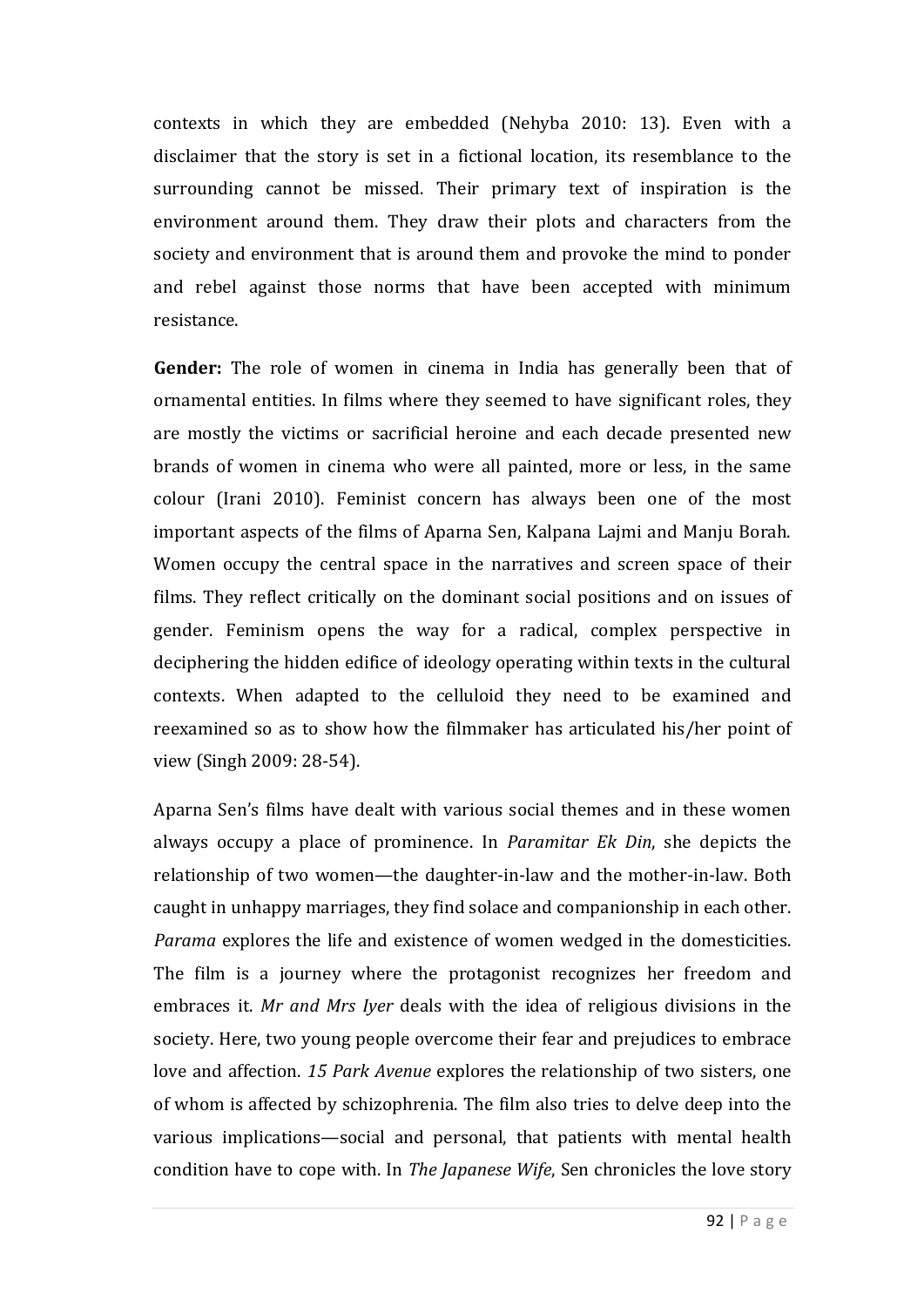of two people kept apart by geographical boundaries. It reflects on the undying love that is shared between Miyagi and Snehamoy despite the distances between them. *Iti Mrinalini* on the other hand, chronicles the life of an aging film actor. Mrinalini's life is traced through the various career and personal choices that she had made. *36 Chowringhee Lane* depicts the story of an aging Anglo-Indian woman living alone in Calcutta.

*Paramitar Ek Din, 15 Park Avenue, Iti Mrinalini* and *36 Chowringhee Lane* depict women who are free and independent. They are in the position to take a decisive role in their lives and are distant from the patriarchy that would subdue their voices. Though situations and circumstances tend to test their resilience, these women break all stereotypes to emerge strong and independent. In *Parama* the woman sheds her given roles to self-discovery. Parama's de-glamourized look in the end is a denial of the prospect of being the object of desire. She steps over the shadow of her husband, family and her lover to discover the individual in her. In *Sati*, the vulnerable position of women in the society is being presented by the mute girl Umi. Her condition may be equated with that of Sanichari in *Rudaali* whose societal marginalization leads to her exploitation. Umi's death on a stormy night under the tree to which she was married mocks the society that tied her fate to it. *Goynar Baksho* on the other hand, chronicles the life of three women of three generations. As time changes, the position of these women also change. While Rashmoni is an embittered widow trapped in traditions, Shomlata though docile in appearance, has a strong disposition. Shomlata's daughter is the woman who has tasted freedom of a new age and is a revolutionary in mind and attitude. Though Meenakshi in *Mr and Mrs Iyer* is a traditional Tamil Brahmin woman, she is resilient enough to come to the defense of her co-passenger who is a Muslim.

Kalpana Lajmi in her first film *Ek Pal* (1986) deals with the theme of extramarital relationships. *Rudaali* (1993)*,* Lajmi's adaptation of Mahashweta Devi's short story, is a poignant tale of the women rebelling against the unjust social hierarchies using the very practice that has traditionally marginalized them to subvert it. *Daman* (2001) caught the attention of cinema lovers for its plot based on marital violence and marital rape. *Chingaari* (2006) is about the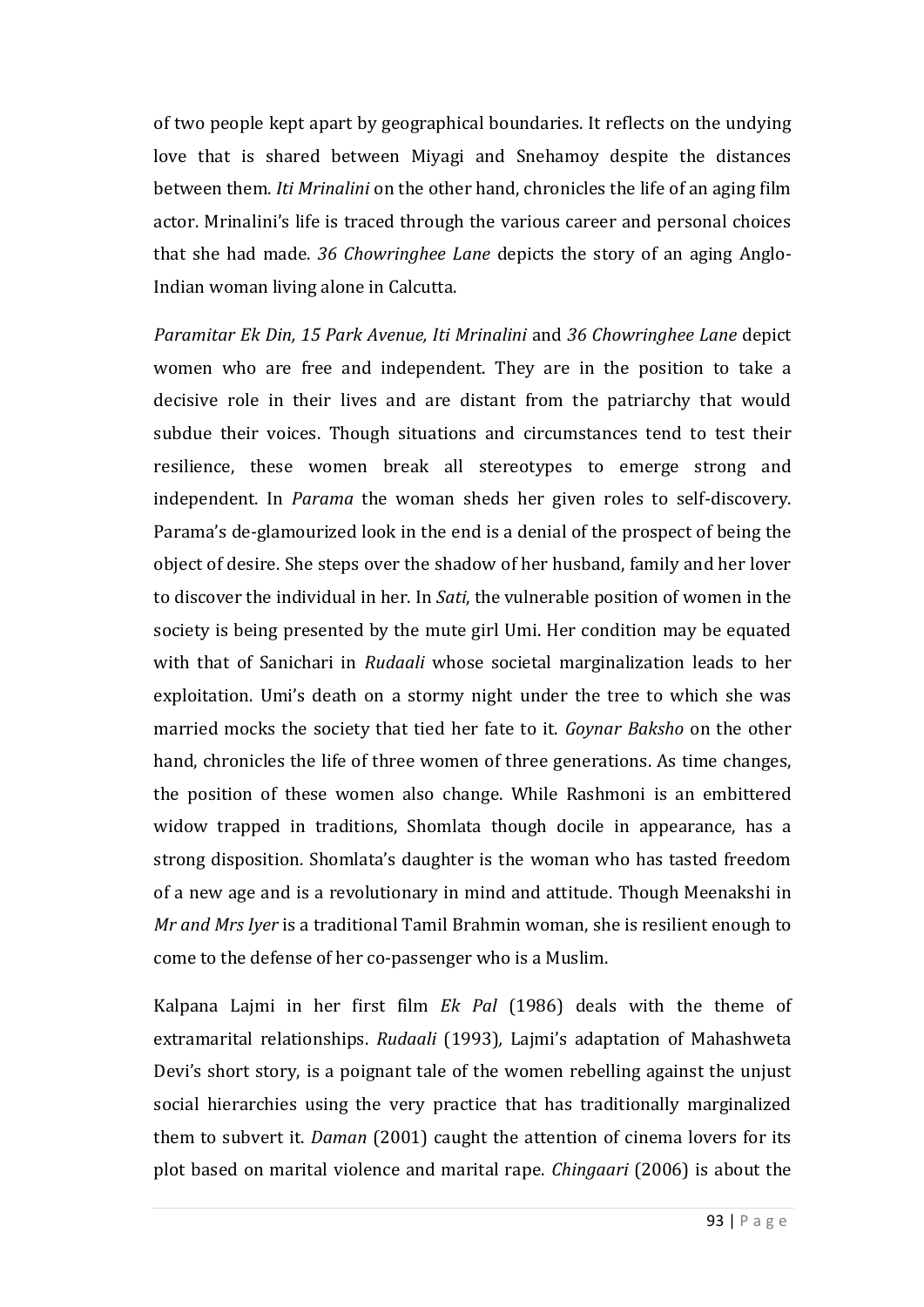social system where the impoverished section of society is exploited in the name of religion and tradition. The film questions the social system that allows trades like prostitution to grow but do not grant its practitioners rights and privileges in the name of religion and tradition. In *Darmiyaan* (1997) the director has opened a debate about the transgender people and their place in the society. Unlike the other women related issues which culminate in a climax leading to the emergence of a strong female, *Darmiyaan* fails to come to any conclusion on the subject. *Kyon?* (2003) on the other hand, builds its plot based on the various concerns of the youth.

In *Rudaali, Daman* and *Chingaari* the women are directly affected by the prevalent social systems. In *Rudaali* her class and caste identity becomes the cause of her suffering. Born into an impoverished class, life is nothing but a struggle. When rising above her assigned roles becomes impossible, turning the system to her advantage is the only way out. Thus, Sanichari becomes a *rudaali*, weeping fake tears at the death of the wealthy men and making her living through it. *Daman* and *Chingaari* play on the duplicity of society in treating the females. In Indian culture Goddess Durga is the source of strength and power and protector of the weak. Her image is that of an unyielding and unattainable force, yet gracious and loving to the devotees who surrender themselves to her worship (Tiwari and Tiwari 2009: 28-32). When the female form as a God is revered and hold in awe, the same image in the mortal frame becomes the object of oppression. The protagonists in both the films are named after the Goddess of strength and power— Durga in *Daman* and Basanti in *Chingaari*. While Durga suffers in the institution of marriage, Basanti is a prostitute whose services are sought by the most powerful men of her village. Durga and Basanti lead lives of deprivation and fear until they decide to don the image of the Goddess and conquer their oppressor. In *Daman* and *Chingaari* there is a constant display of the social dichotomy in treating different forms of the female body. Durga and Basanti have no saviors to rescue them. In a final battle they assume the persona of the Goddess and overcome the perpetrator of their affliction. The Goddess whose power is sought by praying to the idols comes to live through these women, perhaps delivering a message that we are our own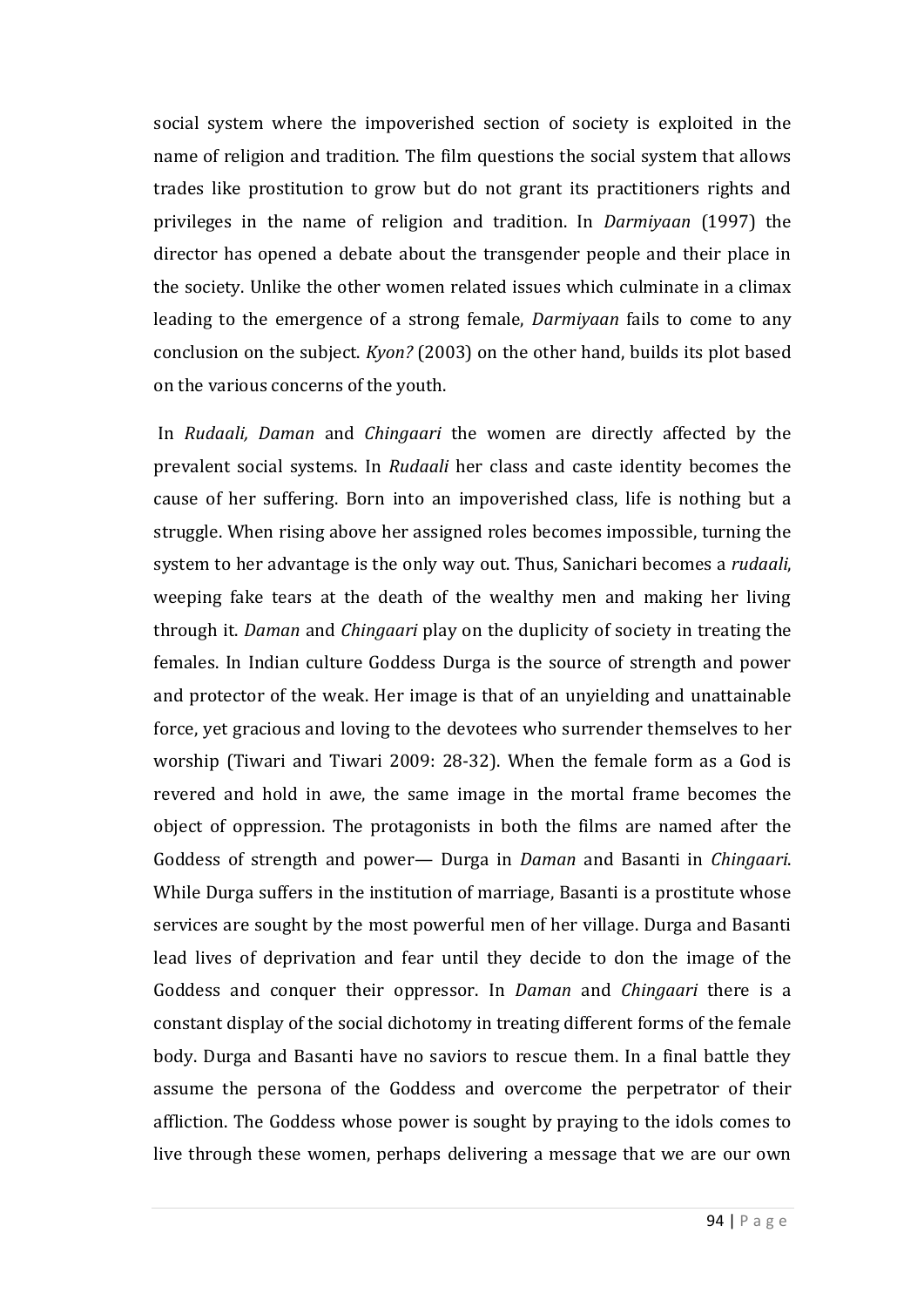Gods, the strength and power to speak up lies within us. These protagonists of Lajmi carve out their own future; they shape their fate.

In dealing with various issues of gender, Kalpana Lajmi does not fall into the trap of the binaries. In *Darmiyaan* the concerns of the transgender community and their existence in the crossroads of the accepted gender norms are pondered upon. *Darmiyaan* depicts Immi's constant battle to come to terms with his gender. He is haunted by the question of his gender identity as a child as well as an adult. But unlike other protagonists of Lajmi, Immi does not emerge victorious in the battle with his surroundings and finds solace in death. He embraces death simultaneously with his mother who had disguised their relationship during her life time.

The issues of gender play a dominant part in the film narratives of Manju Borah. From her presence in the home and family to her role in the affairs of the power, Borah has added different perspectives to the position that a woman holds. In *Akashitorar Kothare*, the protagonist rebels against the chauvinism of her husband. She cannot accept the definition of a woman limited to a few titles within the household and tries desperately to resurrect her crushed identity. *Laaz* is the battle of a young girl against the forces of fate and poverty. In *Joymati*, the director has made an effort to define the role of the Ahom princess as a figure that shaped the history of the Ahom kingdom. She is much more than just a '*sati*' (a sacrificing woman) but a statesman who helped define the course of the state of affairs. The outspoken and valiant picture of *Joymati* is a deviance from the image of the '*sati*'. In protecting the whereabouts of her husband from the young king and his men, she ensured the emergence of a strong kingdom. Amidst the powerful nobles it is the story of the resilience of a lone woman that holds strong.

**Motherhood:** The mother child relationship is another subtheme that dominates Lajmi's films. The mother in the films is pre-oedipal. The child is the source of joy for her. The father is almost non-existent. Through the child she experiences selfless love. It is the child that takes her close to nature. When it comes to the child she is not bound by the roles that her environment has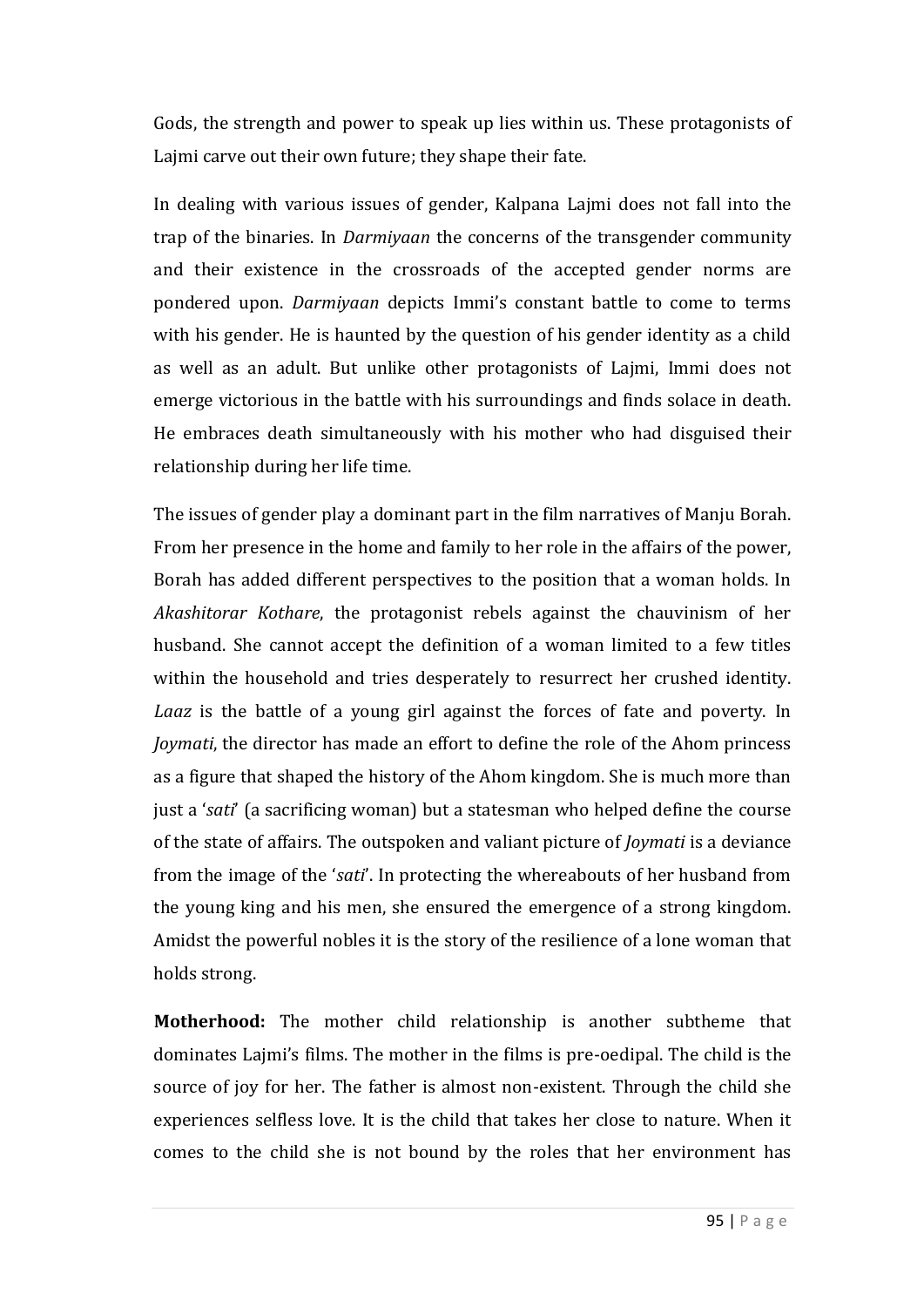decided for her. She takes care of the child, provides for and protects it. The absence of the father in the films indicates that the child solely belongs to her. She feels threatened when the child is threatened. Sanichari does all she can to prevent her son from being bonded as a labourer at the landlord's place. Durga and Basanti stop at nothing but death when their children are threatened. For Zeenat, it has been a lifelong battle to stand by her transgender son. Though her relationship with Immi is disguised, her protective instincts for him cannot be missed. The motherhood that is celebrated by Lajmi is the one that Kristeva says makes us speaking beings, the passion that makes us human rather than animals. Maternal passion, according to Kristeva is a prototype of all human passion. It is in motherhood that the link to the other can become love (Oliver 2010: 1-2).

In Aparna Sen we discover many shades of motherhood. Paramita in *Paramitar Ek Din* loses her child to cerebral palsy. She joins a spastic school for such kids in the memory of her child and showers her love and affection on those children. Parama's domestic conflict does not come in the way of her love for her children. She is in fact a nurturer and adores her two children. Meenakshi is a mother of a little baby when introduced in the film. It is perhaps her protective instincts that prompt her to come for Raja's rescue. Mrinalini's world is turned upside down at the death of her daughter. While Aparna Sen celebrates the pre-Oedipal mother in most of her films, *Yugant* depicts a different side of the female where she rejects motherhood to follow her dreams. Here is a deviation from the early feminist movement when motherhood was perceived as a restricting criterion to the woman's achievements and goals.

Like Lajmi and Sen, Manju Borah too deals with the issues of motherhood in her films. *Aai Kot Nai* on the other hand, in a very subtle way, celebrates the love of a mother. While people in two neighbouring villages fight for land and power, it is love that triumphs in the end. Despite the feud and anger raging between the people of the two villages, one woman chooses to nurture the baby of another as it is separated from its mother. It is the compassion of a mother that triumphs amidst the prevailing hatred. Joymati too is a mother and her resistance to the royal forces because of her concern for the future of her children. Her sacrifice is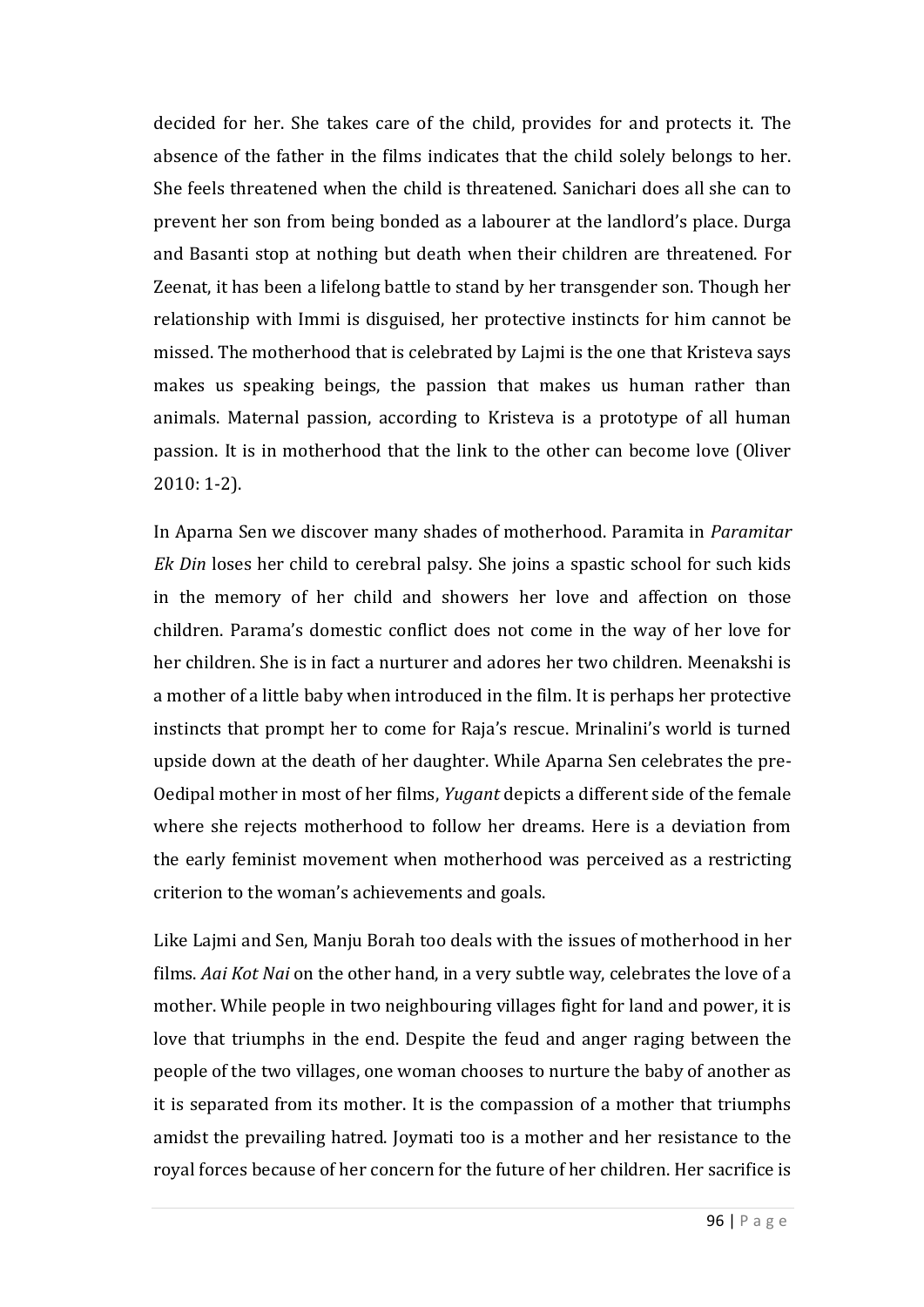not just aimed at protecting her husband from the rage of the throne but also to secure the coming days. In *Aai Kot Nai* and *Joymati*, the image of the mother extends beyond the individual to include the community. The mothers here are like mother earth taking care of all her children without prejudice and exceptions.

**Socio-cultural politics**: Concerned with the issues of her gender, Aparna Sen weaves her narratives with various socio-cultural realities and strives to subvert the dominant ways of looking at the female. Her concerns about health related taboos in the society are visible in her films *Paramitar Ek Din* and *15 Park Avenue*. Here is a constant endeavour to rise above prejudices and intolerance and analyze things from various perspectives and approaches. Mithi's schizophrenia is not a limiting factor, instead in a surreal ending she finds the solace that she has been looking for. Paramita's devotion for the spastic children is an attempt to garner social acceptance for these hapless ones. *Sati* is a critical narrative of the impoverished existence of a young woman whose situation aggravates because of her physical disabilities. When *Mr and Mrs Iyer* chronicles human bonding and empathy amidst communal divide in the society, *36 Chowringhee Lane* looks into life of an old Anglo-Indian woman living almost as an outcaste. Mrinalini on the other hand, is a challenge to every norm in the society. She becomes an unwed mother, gets into a relationship with a younger man and lives life on her own to claim professional success. *Goynar Baksho* on the other hand, narrates the tale of changing times and the woman's changing status. Parama challenges the concept of womanhood and her identity as perceived by those around her. Here the protagonist emerges from a life defined by the societal and familial dictates to find her self. *Yugant* and *Japanese Wife* broods over the complicacies of life and its impact on the individuals. Deepak, Anushuya, Snehamoy and Miyage are all entangled in the knots of situations and circumstances where the individuals and their aspirations are lost.

The plots of Kalpana Lajmi's films are woven around the socio-cultural realities. The film narrative builds a critical discourse around the social system and the place of the subaltern in it. In *Rudaali*, Sanichari is the subaltern not only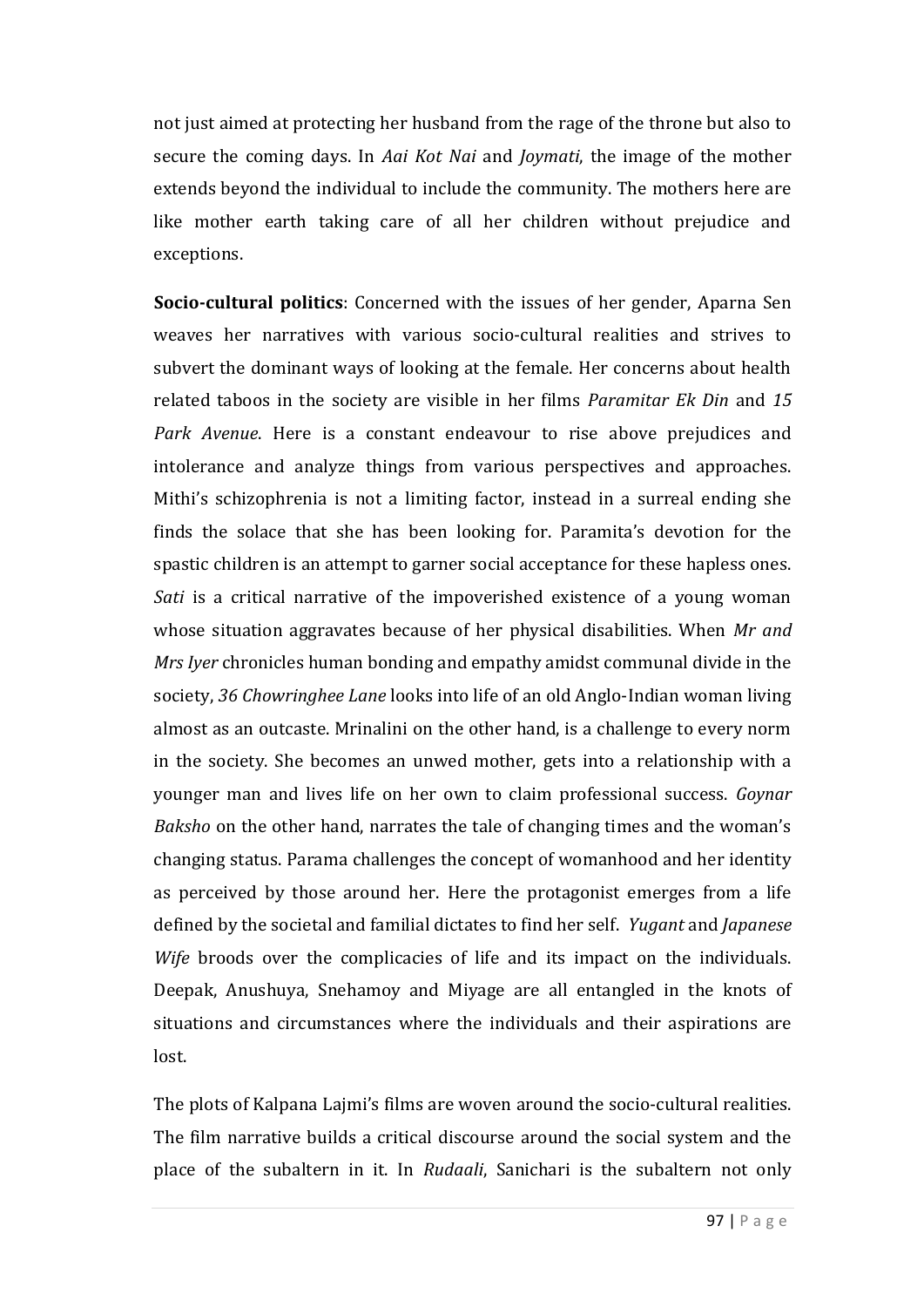because of her gender identity but also her class and caste identities. But Sanichari learns to subvert the aversions to her benefit and emerge victorious in the same system that has exploited her and ensured a life of a destitute for her. Class struggle forms the basis of *Rudaali*. *Daman* is all about the unequal relationship between the partners in the institution of marriage. Traditions have taught the woman to place her man in a pedestal equal to God. *Daman* explores the horrors when the pedestal becomes the source of exploitation. The filmmaker here gives the decisive power to the woman who refuses to be subjugated in the power relation. She assumes the persona of the Goddess and goes on to build the narrative for her future. In *Daman* too, the concern of class is reflected. Durga is from a poor family married to an ill-tempered man whose mother assumes that being born to poverty she would naturally have the fortitude to bear with the anguish that the marriage might bring. The class division becomes a license for Sanjay to exploit the girl from the tea gardens. Momentary pleasure is all that he aspires from her and refuses to accept her after she bears his child. In *Chingaari*, the nexus of social exploitation is headed by the temple and its priest. It is not only the woman who bears the brunt of Bhuwan Panda's unrestrained power but the villagers too are coerced into accepting his authority. He is aided in his oppressive regime by the corrupt state machinery (the police) and the moneyed man of the village. Once again the woman dons the garb of the Goddess to end the tyrannical reign.

In *Chingaari* the woman leads a rebellion from the front. She not only speaks for her gender but for her class as well; she speaks for the ones who have been suppressed, subjugated and mocked by traditions. *Darmiyaan* starts with a direct reference to the film industry in a self-reflexive style, commenting on the commercial agenda working to build standards about beauty and youth. Zeenat, the once popular film star, loses the battle of time and starts fading from the film industry. The picturisation of Zeenat in *Darmiyaan* is a direct reference to the Indian film industry especially Bollywood where older female actors starts loosing prominent or lead roles. It is very common to see an older male actor playing the lead opposite a much younger female. However a slightly older female lead cast opposite a younger male actor attracts criticism from all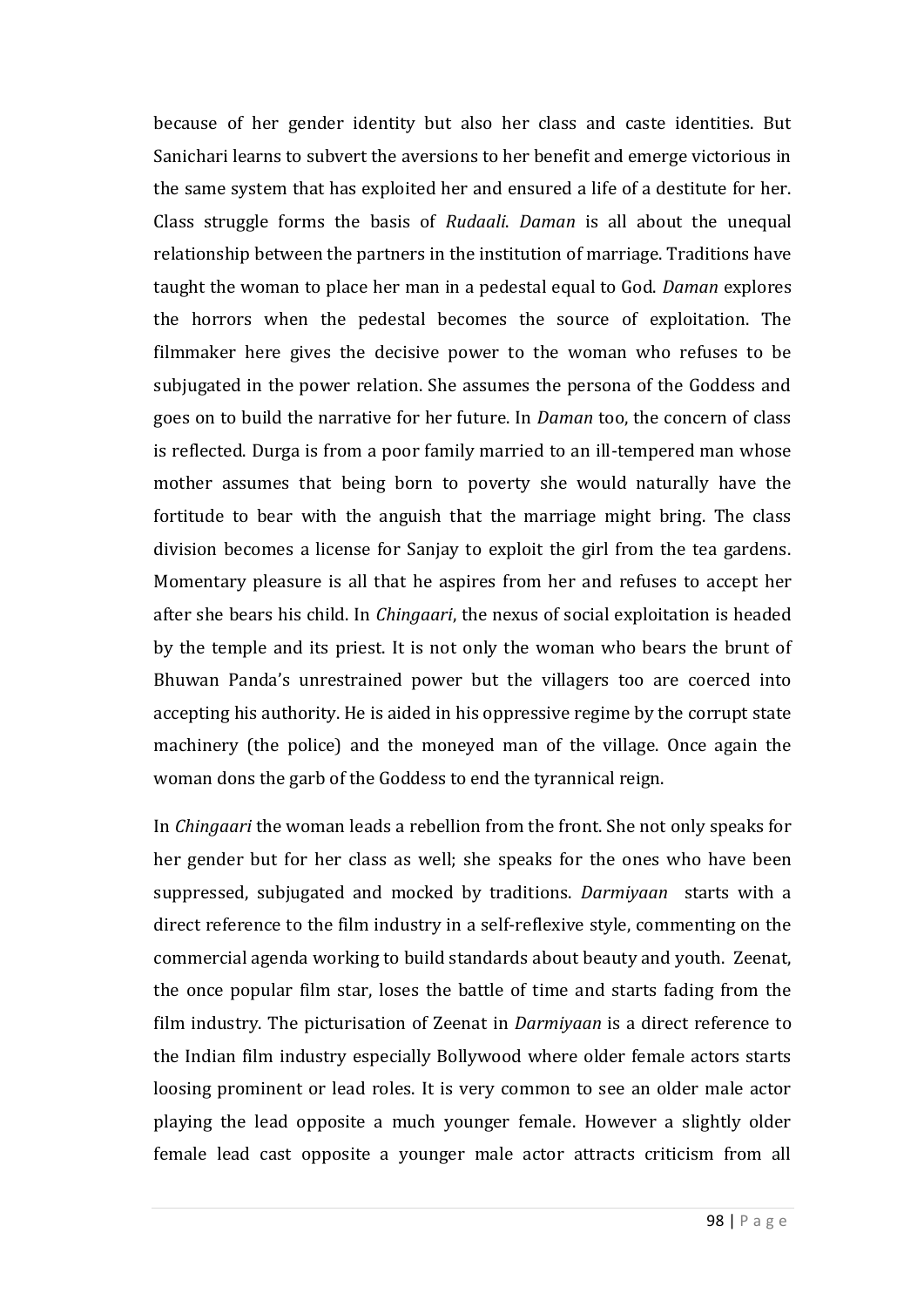corners- the press, industry and audiences of having lost their "youthful charm" (Ganti 2004: 114). This aspect of the film industry has been aptly captured by Lajmi in *Darmiyaan* where the producer disapproves of an older Zeenat romancing the younger hero. This standard of youth and characters have been adopted by the film industry has often been labeled as the demand of the audience who likes to see young women in the lead, who is appealing to the male lead and performs sensuous song and dance sequences. Patriarchal Indian society views young women as being sensuous and sexually appealing and older women as being less attractive. This is the male fantasy in operation which expects that the female lead has to be young and in her prime, while the male lead can be in his early fifties and yet pass for a young hero or protagonist in his late twenties and early thirties (Nandkumar 2011: 15-16).

While Zeenat tries to cope with the changing course of her professional life, its dual standards seem to seep into her life in owning and bringing up her transgender son. Immi's gender identity is hidden from him as a child. Zeenat, in an unsteady mind, tries to reverse Immi's childhood through the child that he had adopted. Towards the end of the film it is revealed that the 'beautiful and glamorous heroine' could never relate to the reality of giving birth to a transgender child. Immi's act of cursing Champa, the leader of the *hijras*, and her subsequent break down not only reflects on their lives on the margins of society but also deep superstitions and myth making that surrounds this part of the population.

Manju Borah's films are weaved around various socio-cultural realities. *Baibhab* is a tale of the various complications of life revolving around human vanity and self-indulgence. It is a story of conflict between the spiritual wealth of the son set against the material wealth of his father. This father-son conflict is in fact a reflection of the ever spawning struggle between the quest of the spirit and the body. While narrating the tale of the Ahom princess, Joymati, Manju Borah weaves the picture of the socio-political scenario of the state of Assam during that period of the time. The kingdom was run by a young King when Joymati's resilience and sacrifice gave hope for a new political regime and a new direction for the kingdom to move on. On the other hand, in *Akashitorar Kothare*, while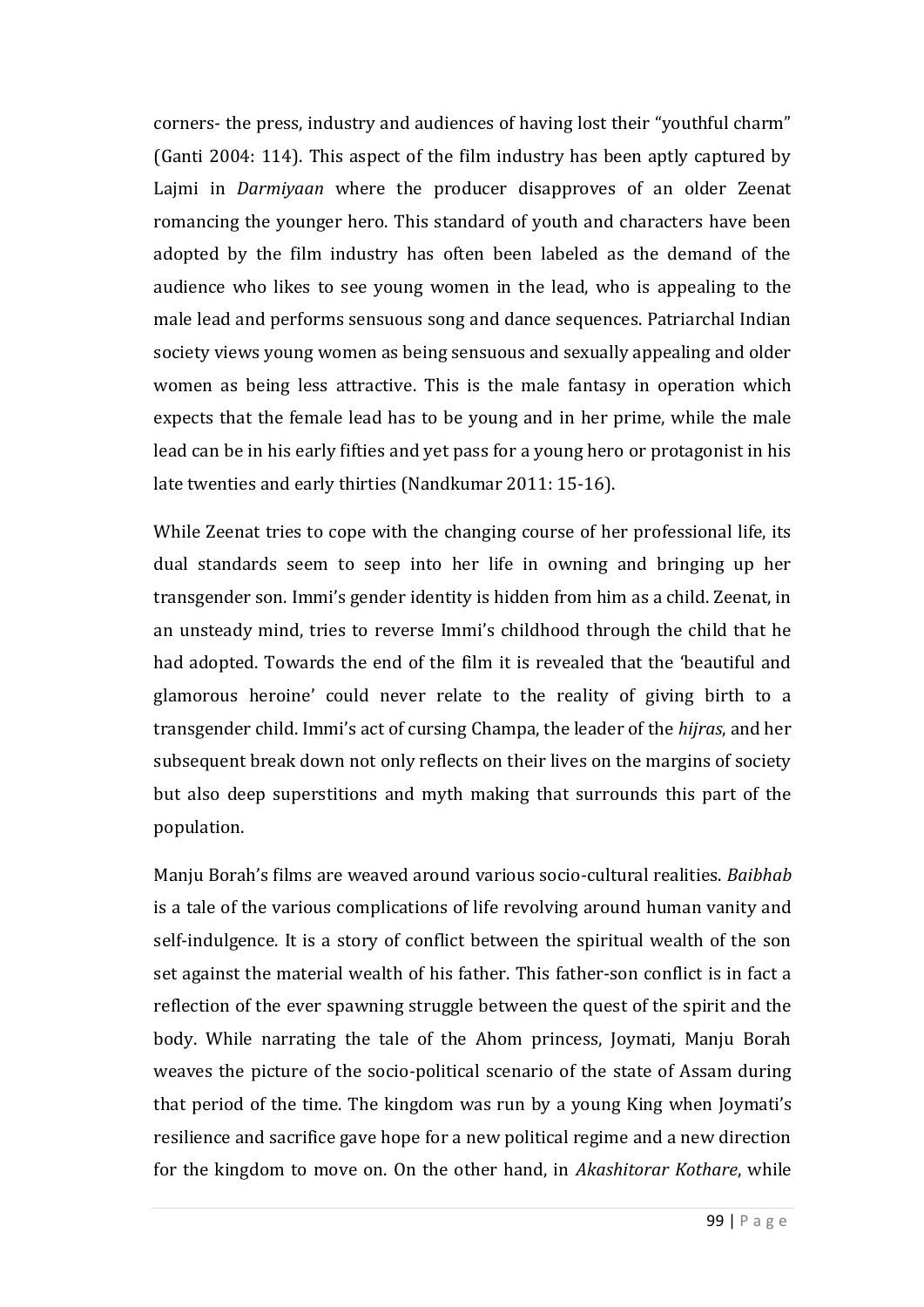narrating the story of the protagonist, the script also loos at the various facets of life influenced by consumerism and materialism. *Laaz* dwells on the society's inability to address the basic human needs. A little girl is trapped in the webs of poverty to give up her education. This is an eerie social reality reflected on screen. In *Aai Kot Nai*, the director gives a glimpse of the disparities as well as likeness that prevail among the people living in the border areas. Though the struggles have various political and economic reasons, the film narrates the universal feelings of loss, pain and love. Though *Anya Ek Yatra* reflects commercial style of film making, the plot revolves around a young man losing his way to anger and revenge, and the extremists feeding on the vulnerability of a livid youth.

Majority of films, mostly commercial, tend to preserve the laid down rules and traditions. Commercial cinema has absorbed many of the themes and textual conventions of traditional drama, utilizing them as a structural and thematic basis. It also shares with its epic and traditional predecessors an inclination for emotional variety and stereotyped characters (Booth 1995: 186). But filmmakers like Kalpana Lajmi, Aparna Sen and Manju Borah try to create a new narrative in their films that undoubtedly share their stories with the already told ones. The success of these filmmakers lies in their ability to subvert a prevalent system of thought and belief. Myth, folklore, history or literature gives them the basis of their stories but they do not dictate the finale. Their text is a culmination of not only the already prevalent narratives and discourses but an experience that they have lived. They are not God like authors but definitely the auteurs for whom the celluloid becomes the canvass of expression.

#### **3.6 Intertextual reading of the selected films:**

Aparna Sen, Kalpana Lajmi and Manju Borah make use of various available texts and discourses to build up the narrative of their films. While referring to the earlier texts, they also try to build counter-narratives that challenge the popular readings. Their films generate multiple meanings and allow for the emergence of fresh perspectives. They do not take the 'already said' in the face value but come up with reinterpretations that provide a counter argument to the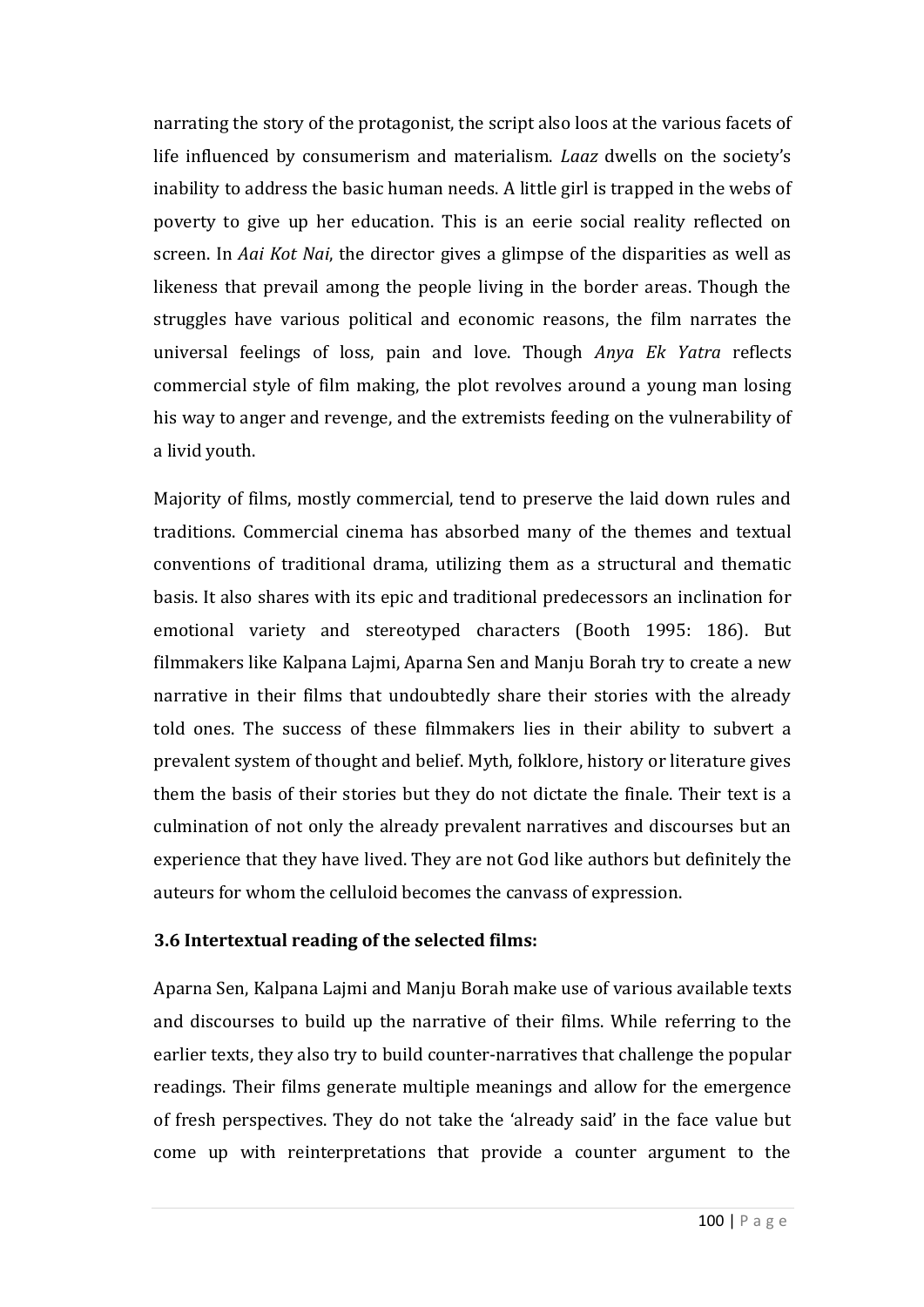prevalent ideas. Cinema thus becomes a platform where diverse views emerge and diverse meanings are generated.

In *36 Chowringhee Lane*, as Aparna Sen narrates the story of an aging Anglo-Indian English teacher in post-independent West Bengal, she makes clever allusions to Shakespeare to add volume to the character of Violet. Violet names her cat Sir Toby, in all likelihood after Sir Toby Belch from the Shakespearean comedy *The Twelfth Night*. Lines from the same play are repeated by the students in Violet's school where she teaches. Sir Toby conceivably reminds of the flamboyant Shakespearean character and also may be read to bear a resemblance to carefree life of Nandini and Samaresh while ironically Sir Toby's owner (here the cat) lives an apparently mundane life. As Olivia mourns in *The Twelfth Night,* Sir Toby spends time in celebration and drinking, revealing the traits of a merry maker with love for a frivolous life free of remorse (Markham 2010). Violet's lonely life can be put in direct contrast to that of Nandini and Samaresh who are an easygoing couple with little regards for her generosity.

Literary adaptation also forms the background for her 2013 film *Goynar Baksho*. The film is based on the on a novel of the same name by noted Bengali writer Shirshendu Mukhopadhyay. As is revealed by Aparna Sen in the pre-release function of the film, she had read the novel in 1993 and almost immediately decided to make it into a film. She was particularly fascinated by the socioeconomic status of women as described in the novel and the changes that have followed in each subsequent generation. Sen very lucidly describes the character of Rashmoni, who has lived as a widow throughout her adult life (Sen 2012). The older Rashmoni has seen the changes in time and gathered worldly wisdom through her experiences and deprivation. She not only encourages Shomlata to be independent but also to have an affair with a suitor in the absence of her much older husband. Rashmoni has always led a life of deprivation—her long hair was cut to match the widow's garb, her desires pushed to the corners and even her appetite was restricted to bland vegetarian food. Her only possession was the box of jewelry that has served not only as a silent companion but also helped her spend the days in dignity.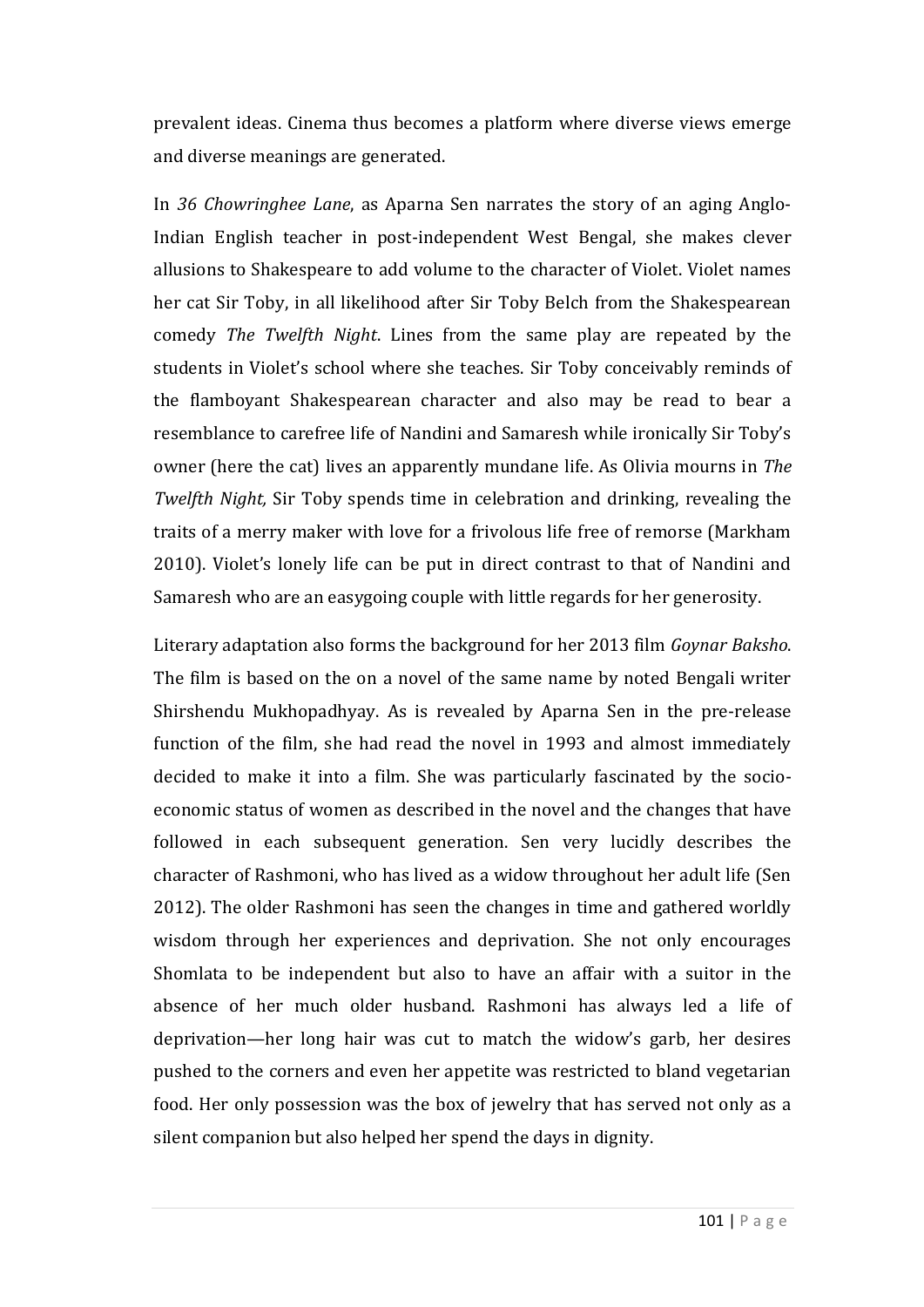In *Iti Mrinalini*, Sen narrates the tale of a popular actor Mrinalini through a nonlinear narrative. The film moves between past and present to portray Mrinalini's life to the audience. An aging Mrinalini is down in the dumps because of her failure to play the role of Nandini from Tagore's play *Rakta Karabi*. In the world of glamour driven by financial aims, Mrinalini wishes to be Nandini – the one who transgresses the material boundaries to establish love. In positioning Mrinalini in the dilemmas of her relationships Sen borrows symbolism from the film industry. As Siddhartha Sarkar chides a young Mrinalini a picture of Marilyn Monroe hangs next to her, who has been the epitome of the 'innocent' female beauty in the patriarchal society with a soft voice and vulnerable sexuality. Mrinalini exudes an almost childlike semblance as she listens to Siddhartha Sarkar. The façade for her relationship with Siddhartha stands out for the audience in the portrait of Charlie Chaplin. Charlie Chaplin's screen persona points to the comic nature of things and their dual persona; in this case Siddhartha is a married man who is involved with Mrinalini but would never give a legitimate status to their relationship. The awards, applauses, rivalries and glossy magazine gossips form a part of the narrative strategy in depicting the strenuous nature of the industry that Mrinalini is a part of. Aparna Sen also pays endearing homage to the late Satyajit Ray in her film. Film as an art and the yearning of an artist to work with the very best is told through Mrinalini's admiration for Ray and her subsequent feeling of void that the death of the director created.

While *Iti Mrinalini* uses symbolism and references from contemporary texts and contexts, *Parama* refers to Indian mythology and religious tradition to bring out the contradictions in women's social status. When heads bow down to the divine form, the mortal image of the same is subject to judgments and approvals in her daily existence. However, the image of Durga with her ten hands may also be read as the metaphor of multiple roles and expectations that a woman is expected to play. It is by the measure of the number of roles that she plays and the efficiency quotient that her value is counted. Thus, it is important for Parama to be a 'good' wife, mother and daughter-in-law to be acknowledged for.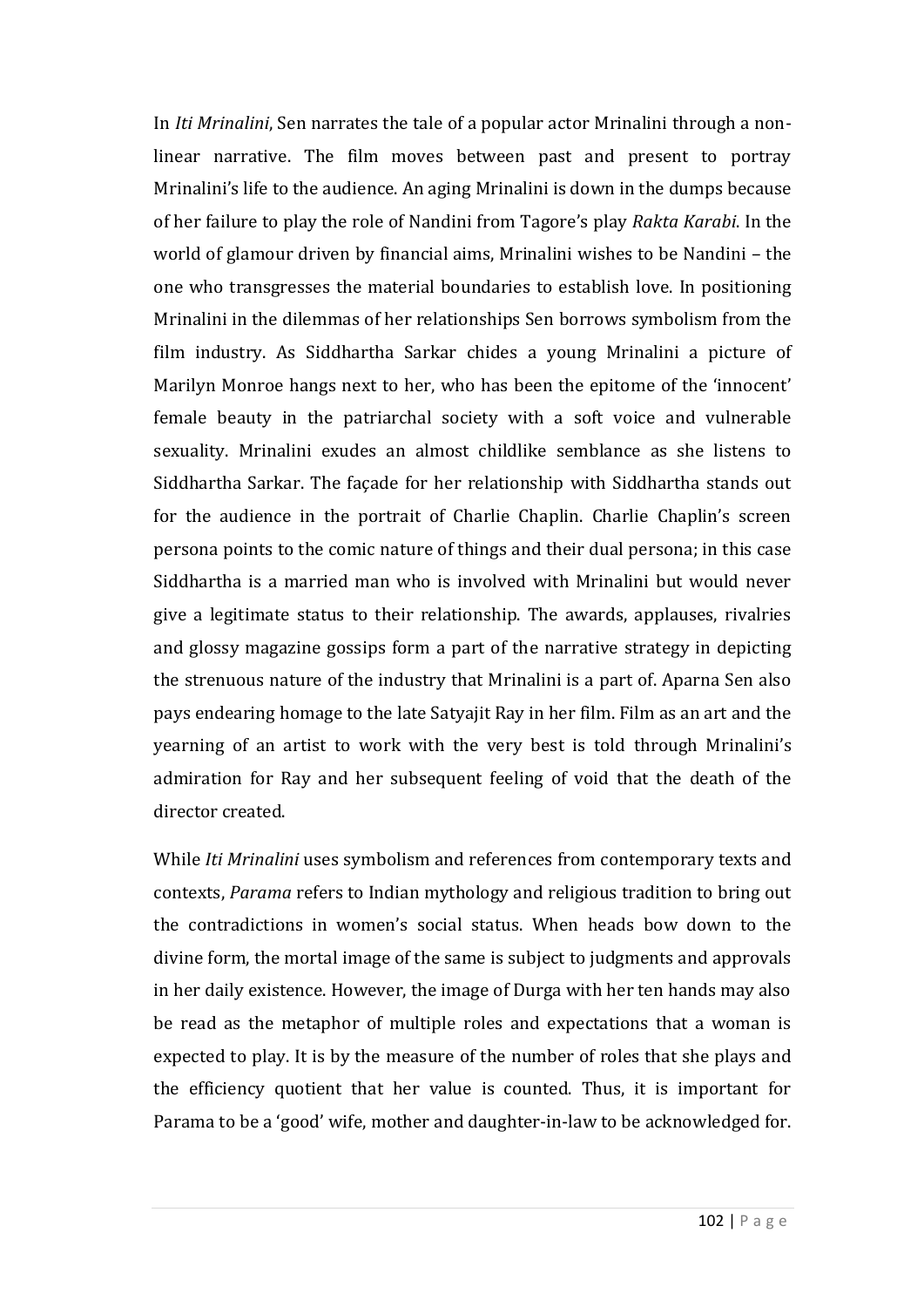Her individual identity would only be a part of the multifarious roles that she plays.

Kalpana Lajmi too takes to Indian mythology to give critical magnitude to the character of the protagonist in the film *Daman*. *Daman* makes an attempt to bring the horrors of marital violence into the screen of Indian cinema. Marital rape is not addressed by the law of the land but it is cause of concern for the filmmaker; the film is thus titled—*Daman: A Victim of Marital Rape*. It is both ironical and symbolic that the meek protagonist, who overcomes her fear to kill her authoritarian husband, is named after the goddess of strength and power, Durga. The goddess was created by the gods to rectify their mistakes and overpower the demon that they had created. Durga in the film is not a divine creation but born to poor parents. Her deprived socio-economic situation thus becomes the reason for her being married to Sanjay, a man of coarse temper. She would however rise above her situation to find courage, abandon her marital life and kill her husband as the last resort to save her daughter from a fate similar to what she had suffered. Durga's transformation in *Daman* is the result of the excesses of patriarchy much akin to the goddess after who she is named. The use of myth and religious beliefs continues in *Chingaari* which is an adaptation of Bhupen Hazarika's short story '*The Postman and The Prostitute'*. Played as a love story between a prostitute and a postman, the film situates the story of Basanti, a sex worker in a remote Indian village. Her status in the society is decided not only by her trade but also class. As most in the village, she too reels under poverty. Basanti's life is positioned against Bhuwan Panda who is a high priest indulging in the worship of goddess Kali. While he pays obeisance to the goddess, innocent girls from the village are used for bizarre religious rituals. His visits to Basanti expose the hypocrisy of the patriarchal society in relation to the status of women. The duality of society is exposed when Bhuwan Panda equates Basanti with Draupadi, who had five husbands. When sexual promiscuity of men escapes judgment, a providential placement of women becomes the reference point for generations. Like *Daman*, here too the woman is placed in a comparative perspective with the goddess to reveal the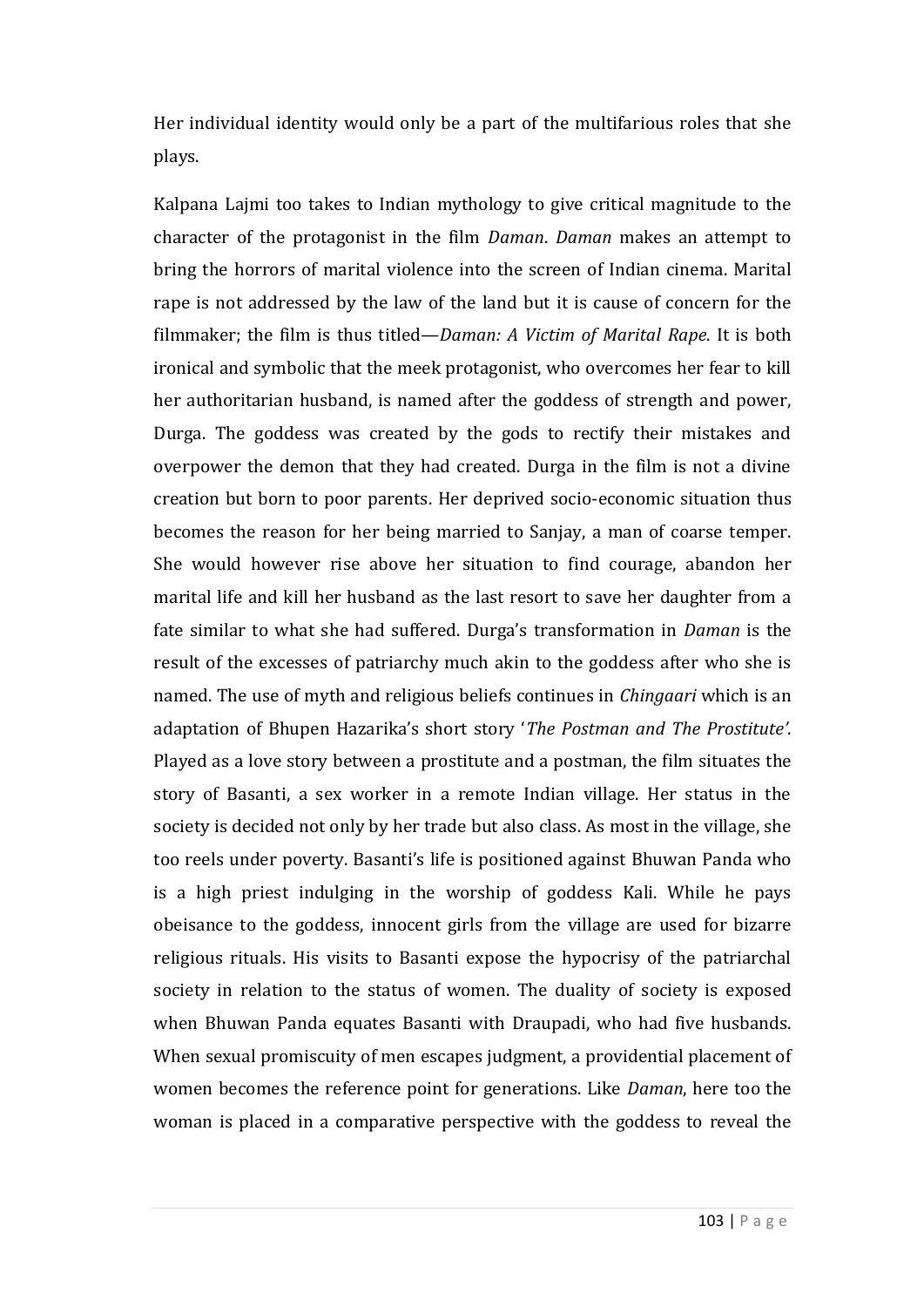dichotomous existence of the female form. When provoked, however, she does not shy away from donning the garb of the fearsome goddess.

However, *Daman* and *Chingaari* present the extremities of female form as propounded by patriarchy. While in *Parama* the image of the goddess is used to express the dichotomy of female existence, the woman does not take on the goddess's garb to rise above her predicament. She chooses to remain human and take pride in her imperfections and frail form. Her strength comes from her inner ability to resist the external and live in her own self.

*Darmiyaan*, problematizes the gender binaries, by setting the story up against the backdrop of the Hindi film industry. Young Zeenat's successful career in the film industry is shown through the song and dance sequences that would remind the viewers of the Hindi film industry of the 1950s. The scene where Inder rescues her from fire is an obvious reference to the (in)famous incident (on the sets *Mother India*) of Nargis being rescued from fire by Sunil Dutt, leading to an ever quoted tale and romance between the two actors. Further a trend of the film industry to christen people with different industry names is delightfully depicted in the film when the producer mentions the screen name of an actor and Zeenat asks his 'real' name.

*Rudaali* is an adaptation of Mahashweta Devi's short story of the same name. Lajmi has rendered a feminist reading of the original story. Lajmi comes up with many twists in the characterization and the plot to talk about the socio-political marginalization of a woman influenced by her caste and class status. The woman (protagonist) in the film is not aided by any male character in the realization of her fate and the factors influencing it. She is capable to see through the shams and deceptions of the society that she lives in and exploit them for her own interest. The enlightenment of Sanichari comes from within (the woman), not from inspiration from an external source resulting in selfdiscovery.

Considering the intertextual nature of these films, one cannot miss the mix of medium in the works of the filmmakers. Jay David Bolter and Richard Grusin believe that new media depends and modifies old media to develop not only its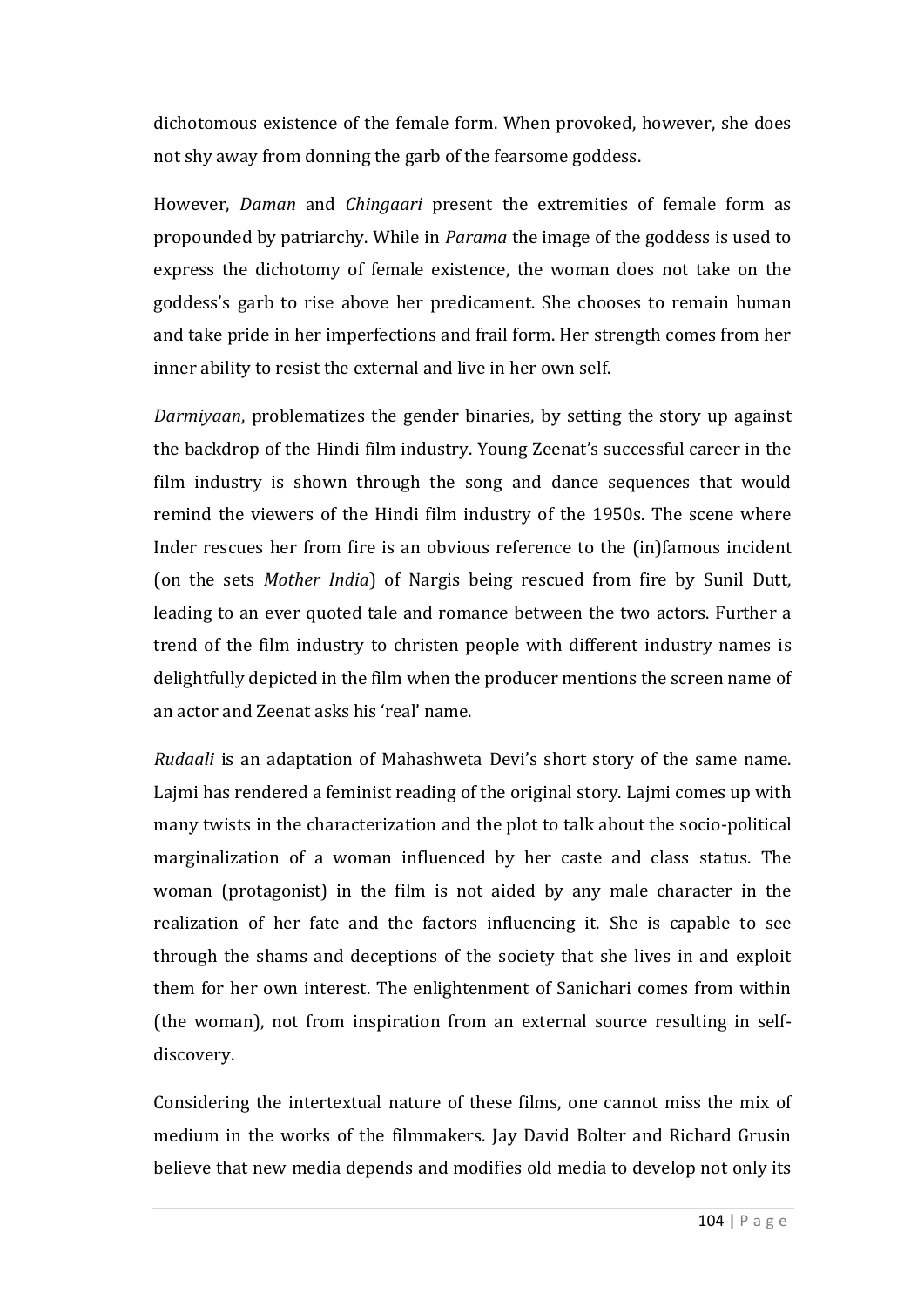form but also its content, a process he termed remediation. Thus the language of media relies on preexisting texts to constantly develop and create something new (Bromley 2014: 3-4). Film as is known, borrows heavily from the earlier art forms to create its narrative structure. Manju Borah makes use of *bhaona* depicting passages from the Mahabharata. This serves as an essential reference point to man's insatiable hunger for power and political dominion. The saga of Mahabharata is replicated in the borders of Assam and Nagaland which is the plot of the film. It is a fight for land that has divided the two communities which have shared endearing tales of brotherhood between them. In the fight for expansion of geographical boundary and political power, basic human values are compromised. As the fight between brothers left the mothers in pain in the Mahabharata, same is their fate in the present times. The loss and pain suffered is depicted in the film through the yearnings of a young mother who loses her little son in the hostilities between the two communities. The baby is found safe and is nourished by another woman across the border. While man dwell in the fight for expansion and power woman is equated with Mother Nature, who, unmindful of the resentment, would choose to nourish.

In *Akashitorar Kothare*, Manju Borah makes a statement about the age old exploitation of women and their position in the backyards of the society. She exposes the hypocrisies of the 'modern educated' society when the protagonist, Akashitora suffers the same fate as the women she had researched about. These positioning of women in the material world of patriarchy is presented though various ritualistic performances in the film. The filmmaker again mixes various art forms with the film form to provide an intertextual reading of the condition of women in the patriarchal society.

However, Manju Borah as a feminist filmmaker comes to the fore with the rendering of the life of the Ahom brave heart, Joymati in celluloid. The legend of Joymati is a staple tale in every Assamese household and her life story served as the backdrop for the first Assamese film *Joymati* by Jyoti Prasad Agarwala. Noted Assamese litterateur Lakshminath Bezbaruah immortalized her in his classic play *Joymati Konwari*. As Manju Borah's *Joymati* pays homages not only to the legend herself but also to the earlier film and play, she comes up with her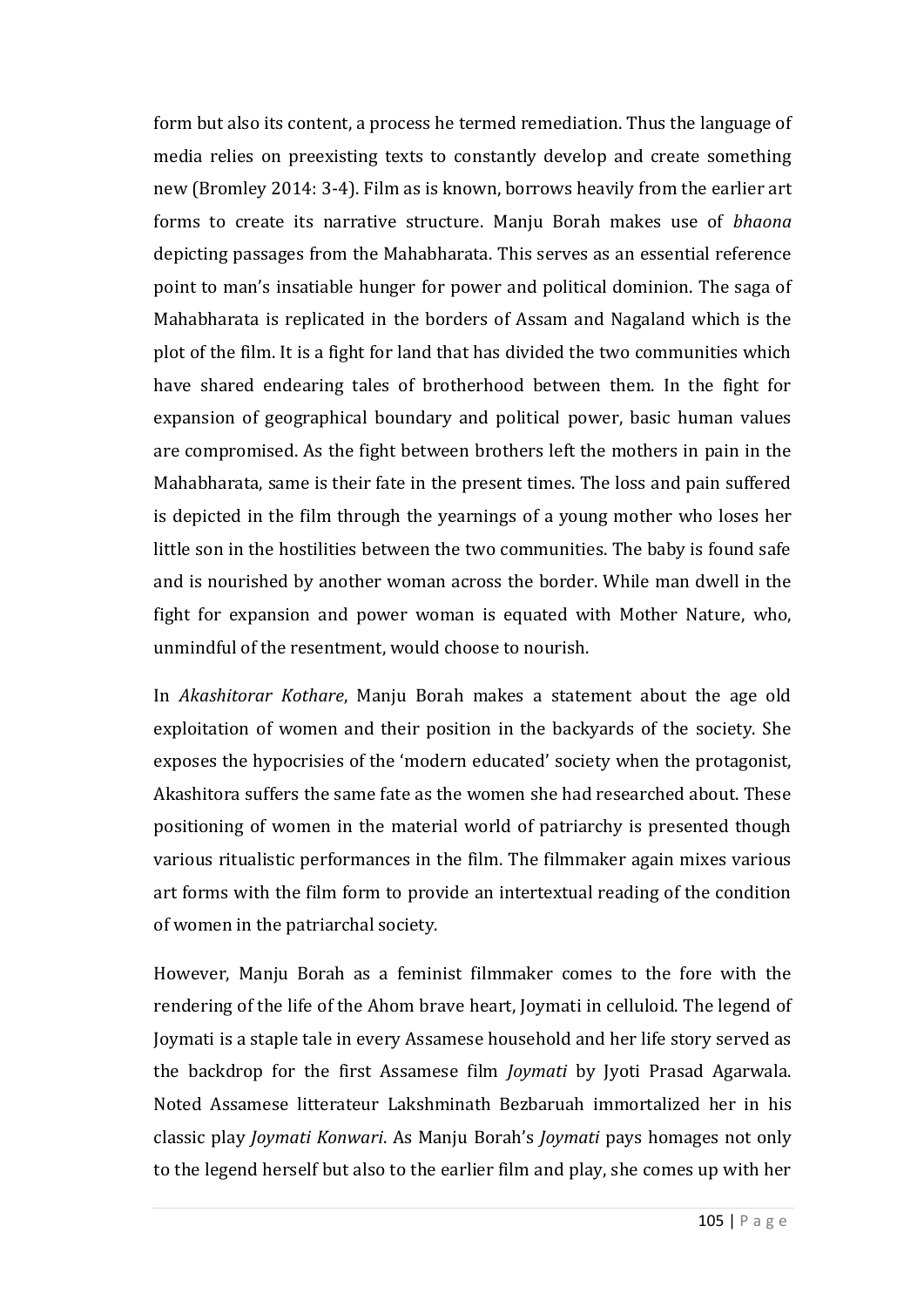own reading of Joymati's life. Borah's Joymati is far from being only a *sati* (an all sacrificing woman). To her Joymati is a politically conscious and farsighted royal figure. Her Joymati marches fearlessly to the King to face her destiny for her denial to disclose her husband's whereabouts. The irony of her fate is when she suffers in the hand of the royal torturers Godapani (her husband) bonds with another woman. The wry smile on Joymati's face, captured in a close up, tells of her awareness of the irony of her situation. While her husband and their lineage will rule Assam for generations to come, it will be the memories that she will reign.

Intertextuality is a system that connects a text to its surrounding. It is an approach that focuses on how one text is related to the other (Hammouri et al 2013: 211). Writers often make use of intertextual references to drive home their ideas. Intertextual references are a political tool for the filmmakers and it allows them to cross the boundaries of 'cultural divisions' (Reader 1990: 11). The intertextual references in the films are not just to build the story but are used to make a stand point by not only refereeing to other films also borrowing heavily from literature. Adaptation becomes another intertextual tool for the filmmakers to drive home the various social messages. Film adaptation in the very basic term in the reproduction of an earlier text in the medium of cinema. However the assumption of rigid fidelity to the original text has been overrun by the concept of intertextuality. It thus provides the women filmmakers a scope to put forward their arguments without the necessity of maintaining an absolute loyalty to the earlier text. To quote Nina Menkes, cinema is a 'sorcery' that tries to construct a different reality while challenging the prevalent one. Women in their cinema contest not only the patriarchal images but also try to uncover women's experiences that not has been dealt by cinema earlier (Petrolle and Wexman 2005:1-5). Film adaptation disrupts the 'formal and cultural identity and shifts power' and can enable women to come up with and experimental reading of an existing text (Cobb 2015: 14). The filmmakers in their adapted texts thus have an already narrated story to play on, provide an improvised reading and create new imageries.